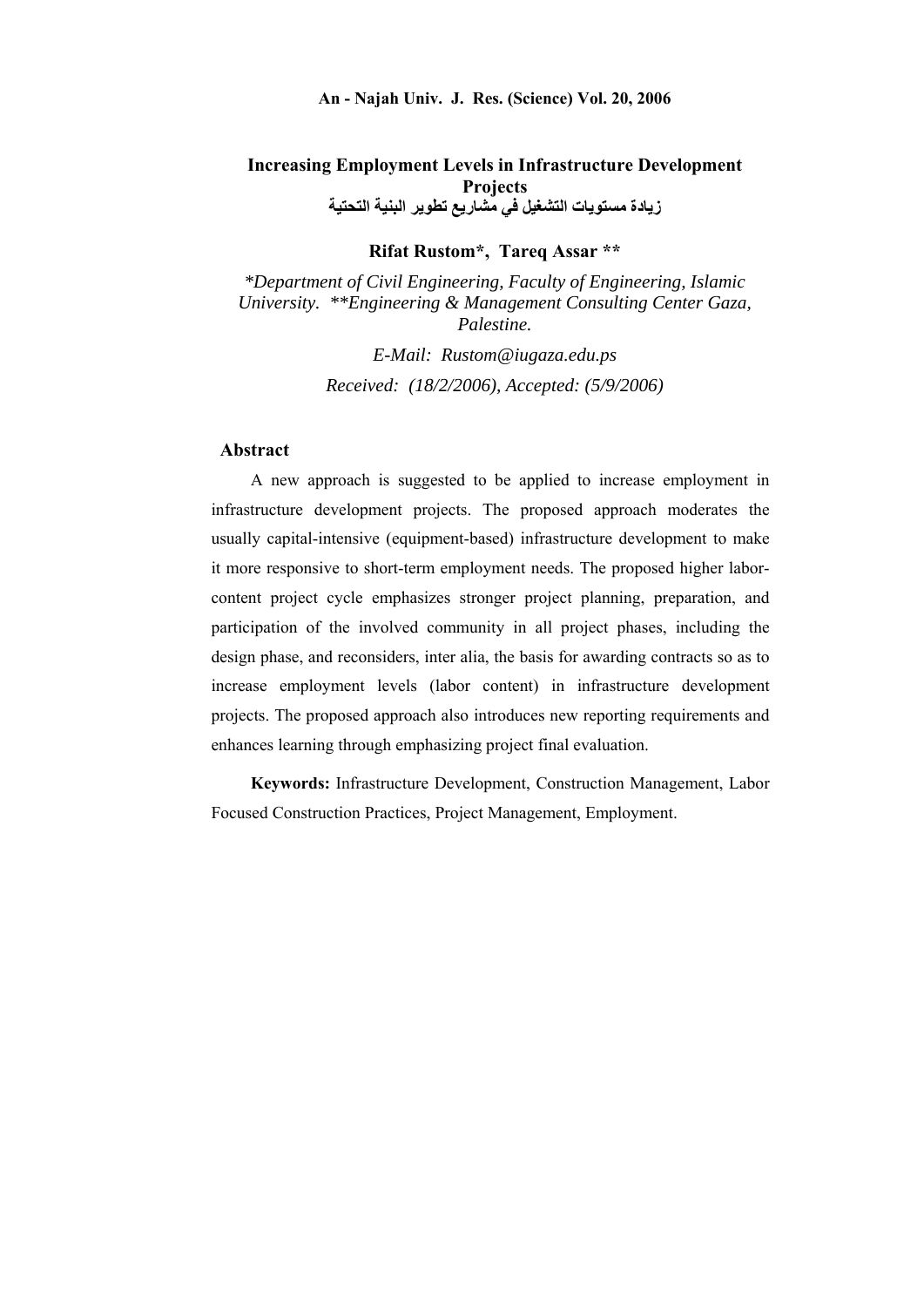**ملخص** 

يقترح البحث أسلوبا" جديدا" من أجل زيادة مستويات التشغيل في مشاريع تطوير البنية التحتية، و الأسلوب الجديد يعدل أسلوب تطوير البنية التحتية القائم على استعمال المعدات, ليجعله أكثر استجابة لاحتياجات التشغيل قصيرة الأمد، و تركز دورة مشاريع البنية التحتية بمستويات أعلى من التشغيل المقترحة بالتالي على التخطيط والإعداد للمشاريع، و على مشارآة المجتمع المحلي في كل مراحل مشروع البنية التحتية، بما يشمل مرحلة التصميم، و تعيد دورة مشاريع البنية التحتية المقترحة النظر في أساس منح وترسية عقود المقاولات, بهدف زيادة مستويات التشغيل، كما أنها تعرض متطلبات جديدة لتقارير الإنجاز المطلوبة، و تحقق الاستفادة من التجارب الناجحة في مجال مشاريع البنية التحتية بمستويات أعلى من التشغيل. من خلال التركيز على تنفيذ تقييمات نهائية للمشاريع.

### **Background**

Since 1994, the year of establishment of the Palestinian National Authority (PNA), donors in Palestine have been unequivocal supporters of infrastructure development, and have contributed to enhance the dilapidated Palestinian infrastructure which has undergone decades of Israeli negligence, and more recently direct Israeli military action. The outbreak of the Intifada on 28<sup>th</sup> September 2000 put the donor community in an unenviable situation in which long-term development could not be pursued under the dire economic and social hardship accompanying Israeli measures against Palestinians. These measures resulted in a substantial increase in unemployment and poverty rates, as shown in table 1.

An - Najah Univ. J. Res. (Science) Vol. 20, 2006 *An - Najah Univ. J. Res. (Science)* Vol. 20, 2006 *An*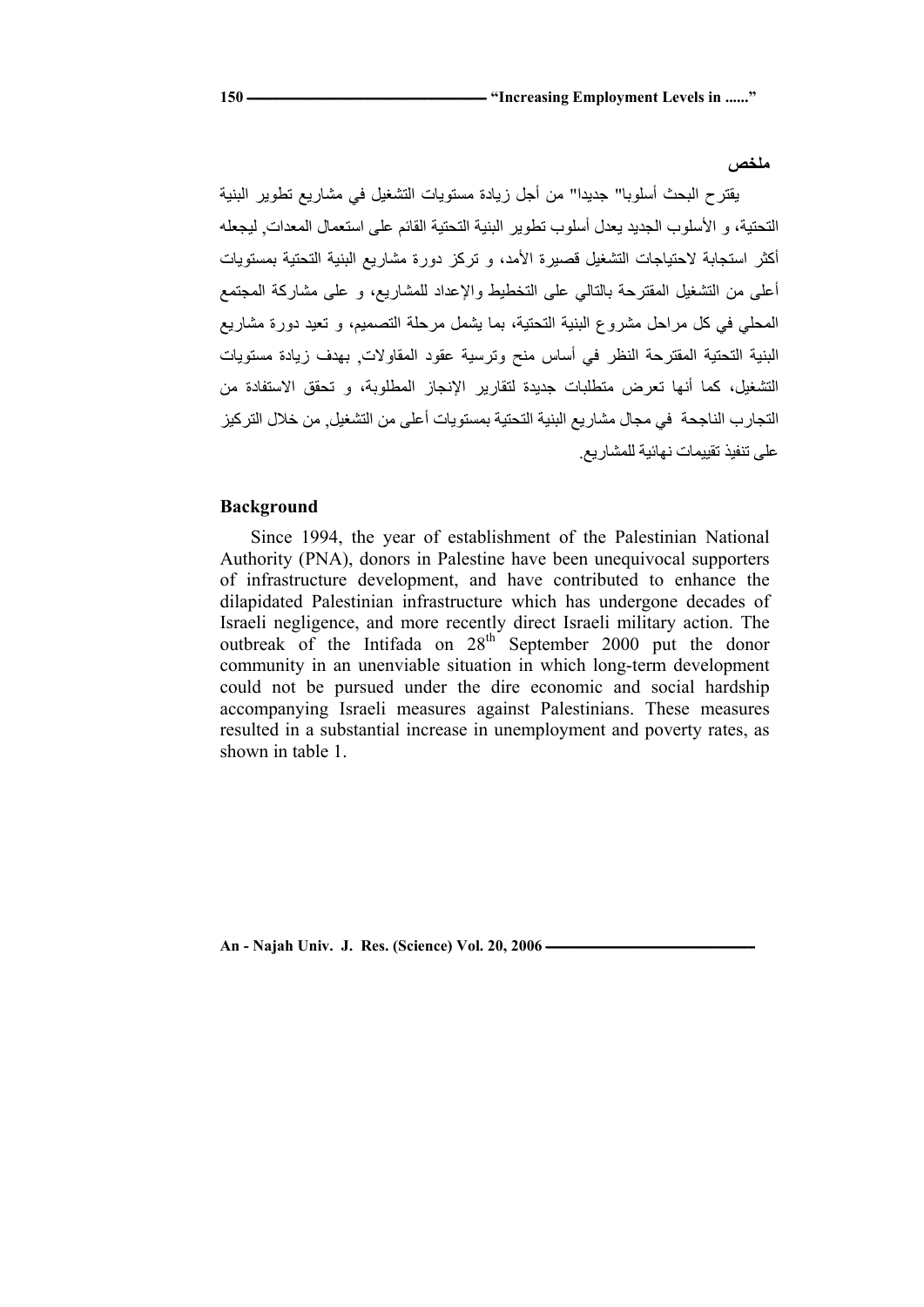| Rate                                         | 2004 | 2005 | $2006*$ | $2007*$ |
|----------------------------------------------|------|------|---------|---------|
| Unemployment (% of Palestinian<br>Workforce) |      | 25   | 29      |         |
| Poverty (% of Palestinians)                  |      | 45   |         |         |

**Table (1):** Unemployment and Poverty Rates 2004-2007 (10)

Based on figures and estimates by the Palestinian Central Bureau of Statistics (PCBS).

\* Years 2006 and 2007 are estimated figures

In an attempt to reconcile (infrastructure) development agenda with harsh economic realities on the ground, donors have expressed more interest in increasing labor employment in infrastructure development projects. In light of the experience that many donor agencies have gained in implementing infrastructure development projects in Palestine, many have become to consider infrastructure development as a more accessible tool of economic policy. However, higher labor content infrastructure development is a short-term strategy that would enhance effectiveness of responses to economic and social emergencies, but not a "cross-cutting" objective.

#### **Introduction**

One facet of appropriate construction technology is the use of less equipment and more labor through labor-based or labor intensive construction (7). Labor based technology as described by the International Labor organization (ILO) is "a technology that applies a labor/equipment mix that gives priority to labor, supplementing it with appropriate equipment where necessary for reasons of quality or cost"  $(2)$ . While producing or maintaining infrastructure to a specified standard in a costeffective manner, people are employed under fair working conditions. It is in this respect important to distinguish between an optimum and efficient use of labor, as opposed to a maximum underutilization of  $labor<sup>(4)</sup>$ .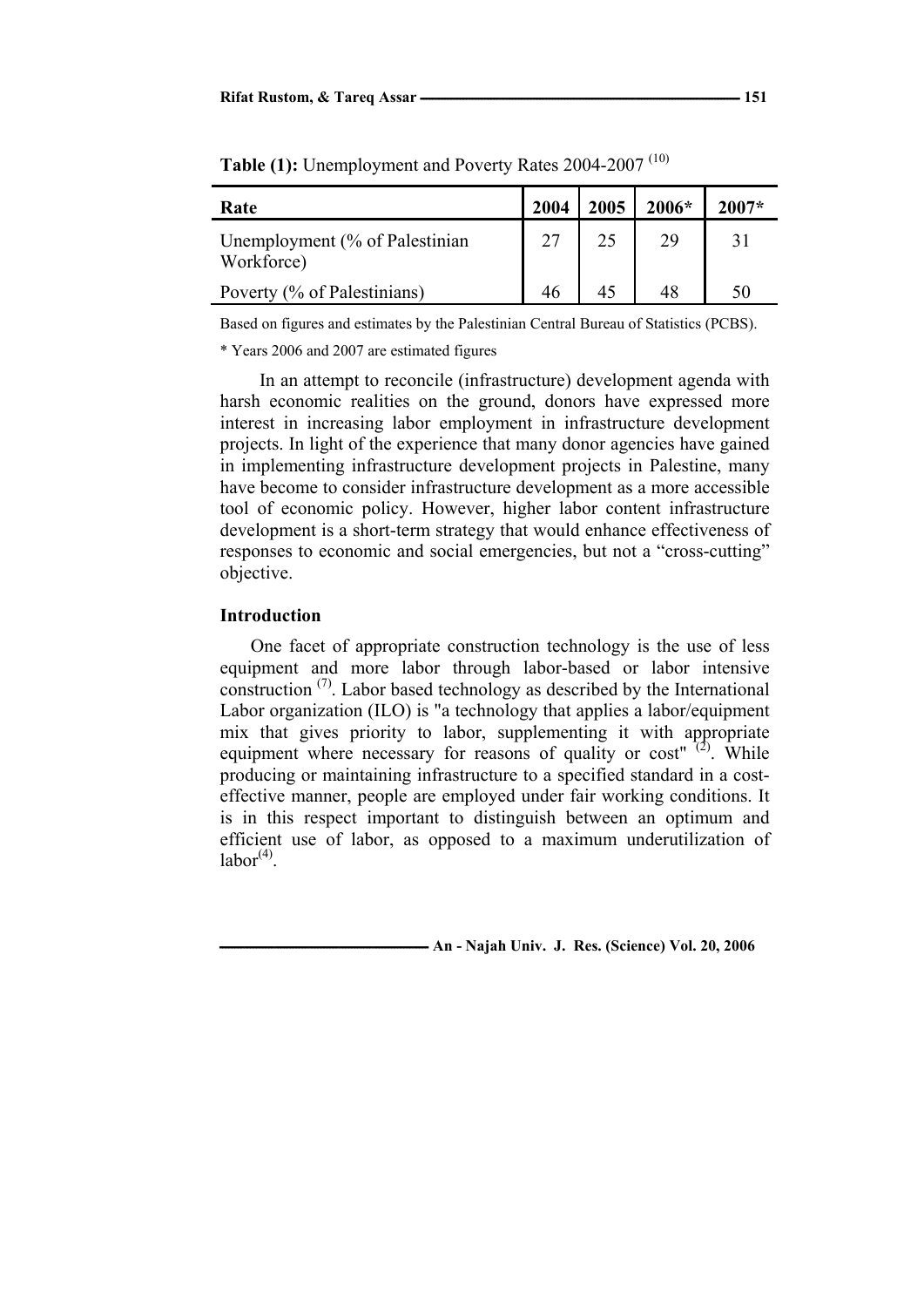Proper utilization of intensive employment in construction projects can result in a significant increase in labor employment generated per unit of expenditure. Labor-intensive construction proejcts can be financially competitive with conventional (equipment-based) construction and can produce the same quality of product within the same time schedule  $(5,7)$ . From a development perspective, there are additional socio-economic benefits to be gained such as the development of individual skills, institutional capacities and a contribution to the alleviation of poverty  $(9)$ .

Investment in infrastructure such as access roads, water, dams, drains, irrigation, housing and schools accounts for as much as 50% to 70% of national public investment in most developing countries (3). In addition to the impact of the infrastructure produced on economic growth and on the generation of productive employment opportunities, infrastructure also have direct social impact through creating access to basic social services such as education and health, as well as – through the building of productive facilities – to long-term employment in other sectors such as agriculture or manufacture  $(3)$ . A study by the Development Academy of the Philippines (1998) showed that between 126,000 and 230,000 additional jobs could have been created in the various infrastructure sectors, if labor-based methods had been adopted and more widely used in the construction sector  $(3)$ . The study also confirmed that, for the type of infrastructure concerned, the quality and costs of the assets would have been similar to that having been produced by methods heavily involving equipment usage.

## **Characteristics of Infrastructure Development Projects with Higher Labor Content**

High-labor-content infrastructure development projects can be described in terms of the following aspects, which differentiate them from ordinary infrastructure development projects:

1. High labor content: the usual goal of high-labor content projects is to maximize the use of labor through implementing infrastructure projects.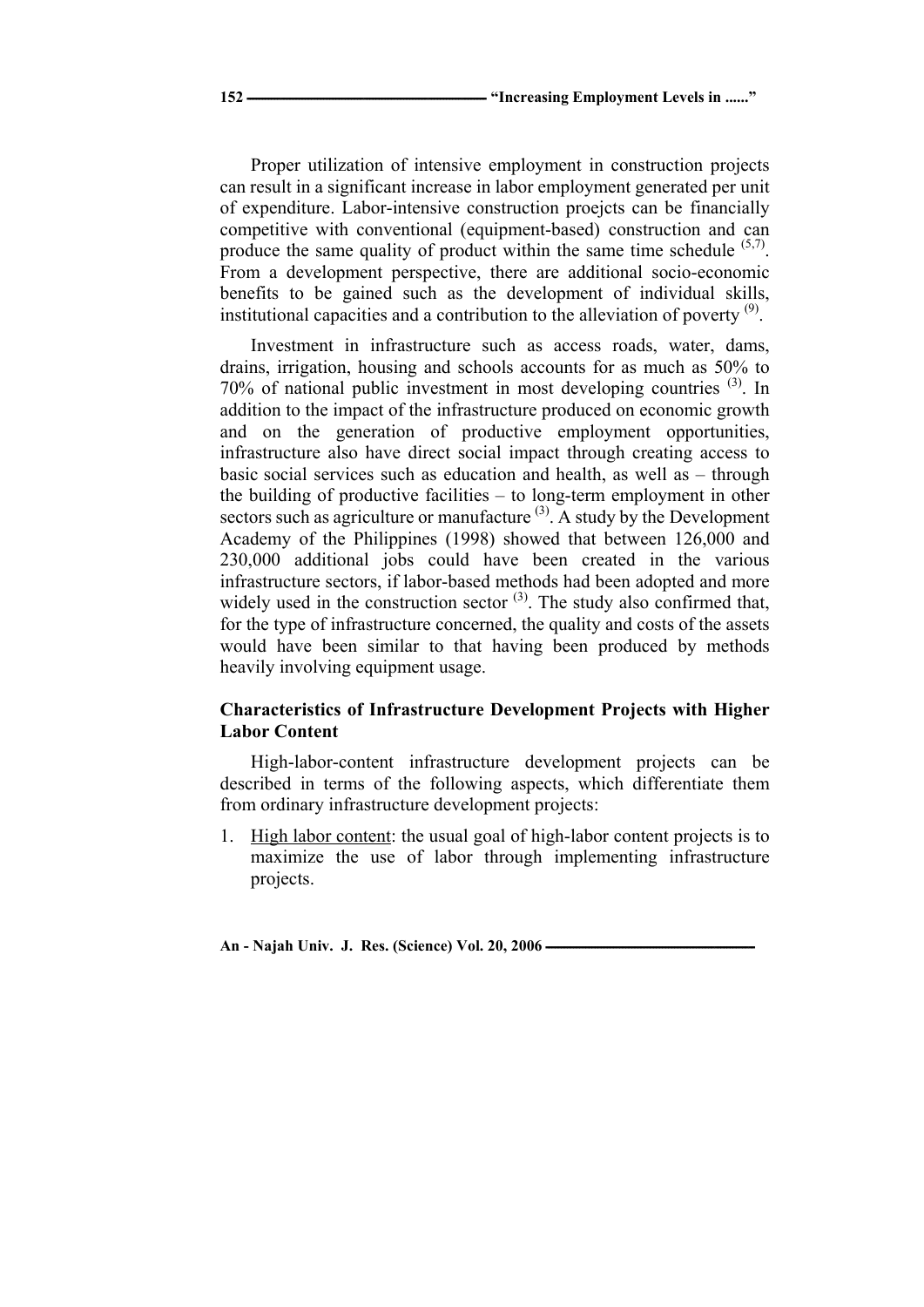- 2. Labor-focused infrastructure design and technology: infrastructure design for higher labor content infrastructure development projects builds on the capabilities of the "human" workers. In-situ production and construction material processing is encouraged, in an attempt to redistribute the benefits of off-site production and construction material processing to on-site workers.
- 3. Inherent non-sustainability: sustainability in this context refers to the provision of continued employment opportunities. Higher labor content infrastructure development projects are not sustainable on that scale, at least in the Palestinian context  $(11)$ .
- 4. Infrastructure development projects as a tool to job creation: The main objective of higher labor content infrastructure development projects is to create direct jobs. The development of these infrastructure projects is however considered as a byproduct of the process of creating jobs.

### **The High-Labor-Content-Moderated Project Cycle**

Higher labor content moderates the normal project cycle through a number of policies. The project cycle continues to provide for infrastructure design and implementation, but the cycle is moderated by labor content policies that shift the primary goal of the project cycle from mere provision of infrastructure to increased labor content, with infrastructure resulting as a byproduct. Higher labor content policies affect most of the project cycle phases, however, their impact is greater in the initial phases (Project Preparation, Project Selection, Project Design and Tendering and Awarding). The most important policies are given in Table 2.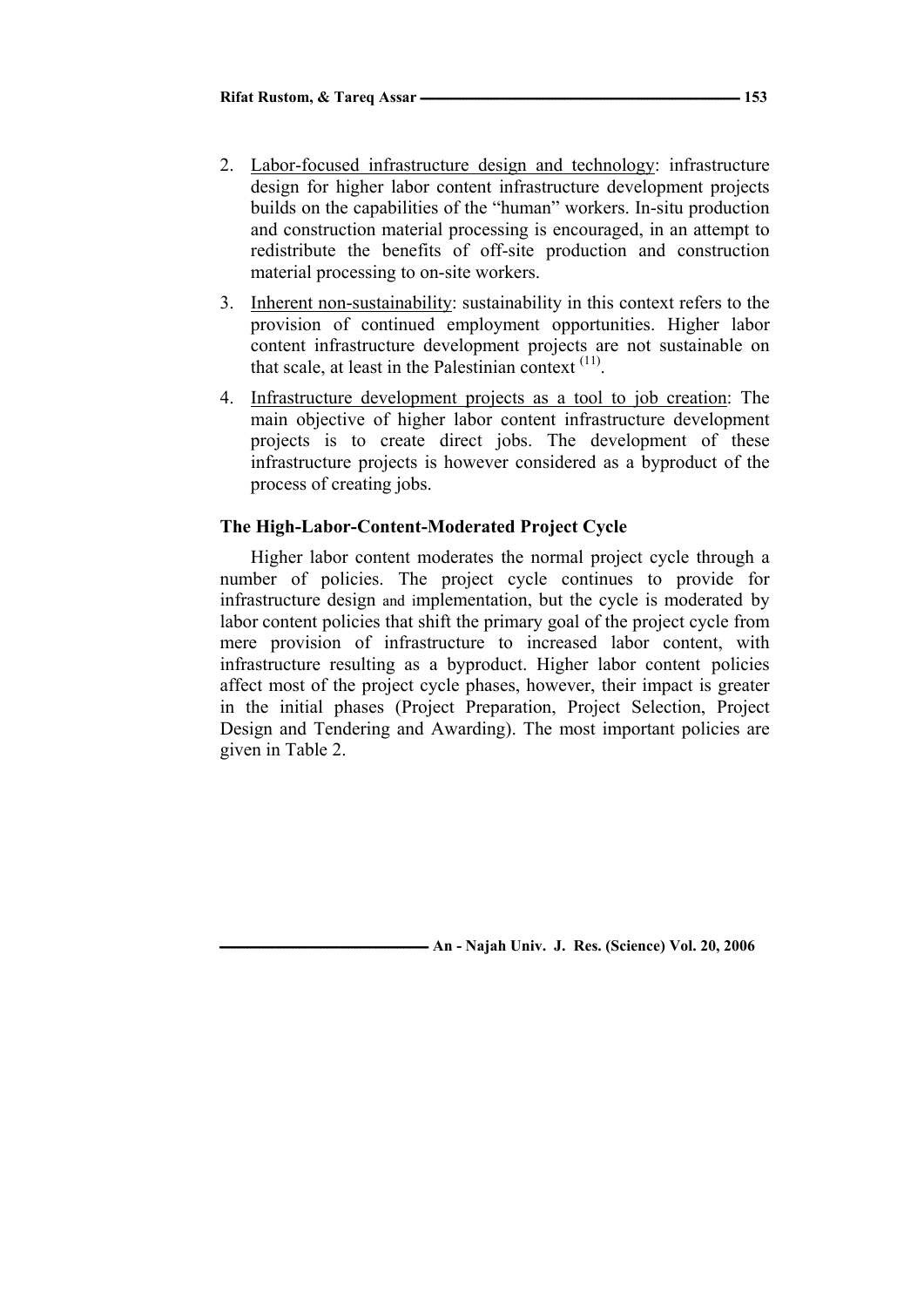**Table (2):** Infrastructure Development Project Phases and Moderating Labor content Policies.

## **Project Phase I - Project Preparation**

- 1. Identifying beneficiaries.
- 2. Identifying local suppliers and contractors.

# **Project Phase II - Project Selection**

- 1. Limits on Project Size.
- 2. Infrastructure Development Local Scope.
- 3. Beneficiary / Laborer Selection.
- 4. Preferable Infrastructure Development Sectors.
- 5. Project's Relationship to Other Plans.

# **Project Phase III - Project Design**

- 1. Labor Wage Rates to Be Used.
- 2. Higher Use of Local Materials.
- 3. Project Approval Criteria.
- 4. Managing Conflicting Interests (Max. Profit vs. Max. Labor).
- 5. Fabrication on Site.

# **Project Phase IV - Tendering and Awarding**

- 1. Bid Evaluation Criteria and Criteria Weights.
- 2. Project Advertising to Beneficiaries and Contractors.
- 3. Contractor Short-listing Criteria.

# **Project Phase V – Implementation**

- 1. Maximum Limit on Requests for Payment (RFP).
- 2. Progress Reporting Requirements.
- 3. Bulk Purchases of Raw Materials.

# **Project Phase VI - Operation and Maintenance**

1. Financial Provisions for a Community Maintenance Fund.

# **Project Phase VII - Final Project Evaluation**

- 1. Mandatory Evaluation.
- 2. Third-Party Evaluation.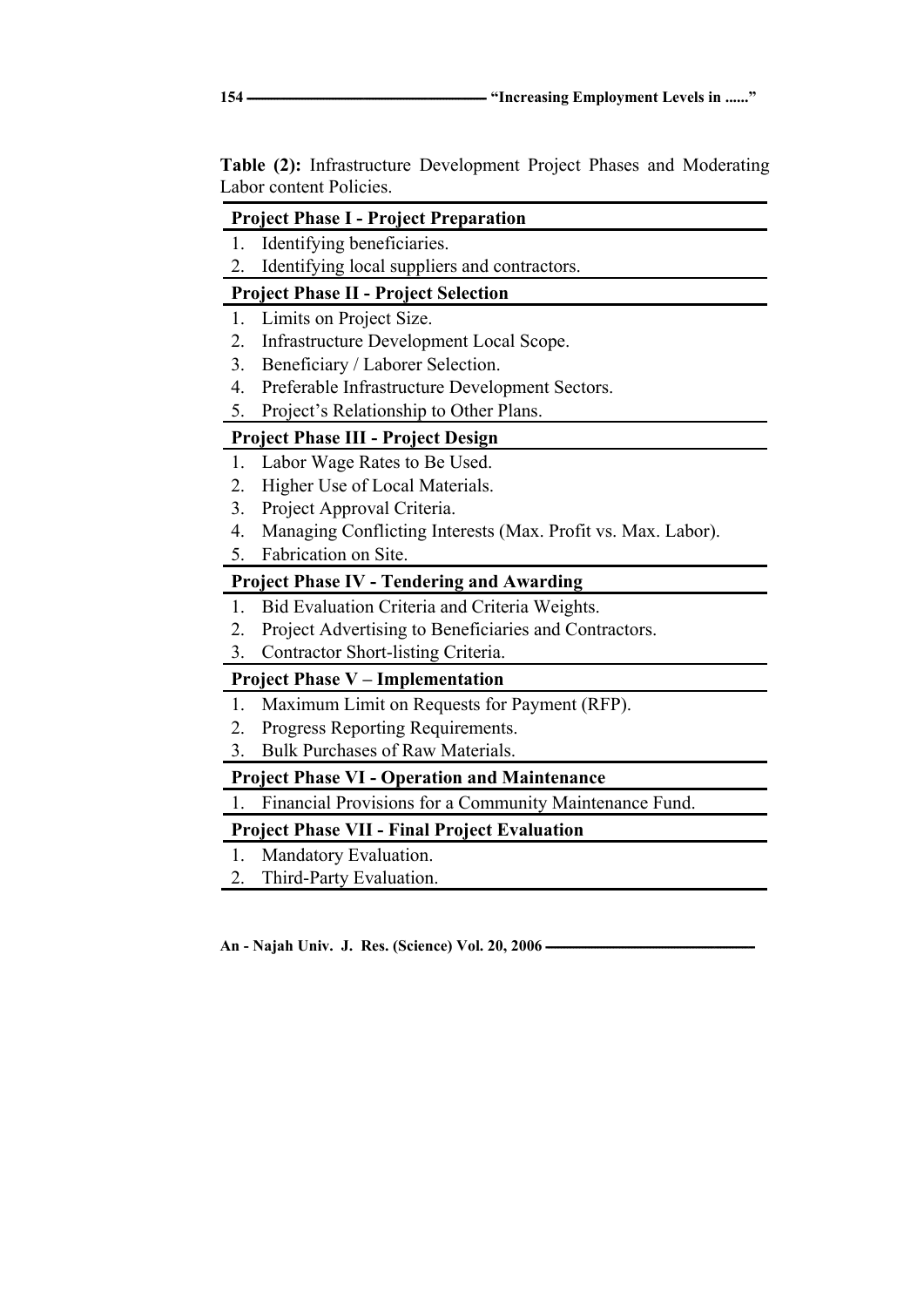### **The Higher-Labor-Content Project Cycle Guidelines**

The guidelines proposed to be followed in each of the project phases (preparation, selection, design, tendering and awarding, implementation, operation and maintenance, and final evaluation), are to increase labor content in infrastructure development projects as summarized in the following:

### **1. Project Preparation**

Project preparation in higher-labor content infrastructure projects is more involved than usual infrastructure development projects. First, there is a need to coordinate the activities of the various local government units (municipalities or village councils) functional organizational units, so as to obtain consistent project-level data and project monitoring metrics which will enhance management and learning. In addition, targeting the unemployed poor properly on the local level will require that sufficient and updated information to be available concerning their spatial distributions within Local Government Units (LGUs), poverty and unemployment levels. Furthermore, the availability of information on local suppliers, producers and contractors is vital in acquiring the ability to enhance local employment and consequently local economic conditions through infrastructure development. It would not be feasible to encourage the use of local materials and suppliers and contractors if information on what is locally-available of these resources is not attainable.

It is also important to obtain information by the local government units on all on-going infrastructure projects as well as planned future ones in the targeted areas. This is to prevent duplicated targeting of beneficiaries by donor agencies. While such reporting arrangements might seem stringent, this is the norm in conditions of emergencies, during which management is usually under higher pressure levels.

Prior to project initiation, engineers and contractors involved in labor intensive projects need to be trained by experienced consultants in the field or international institutions wit prior similar experience. The training should provide the local government units design and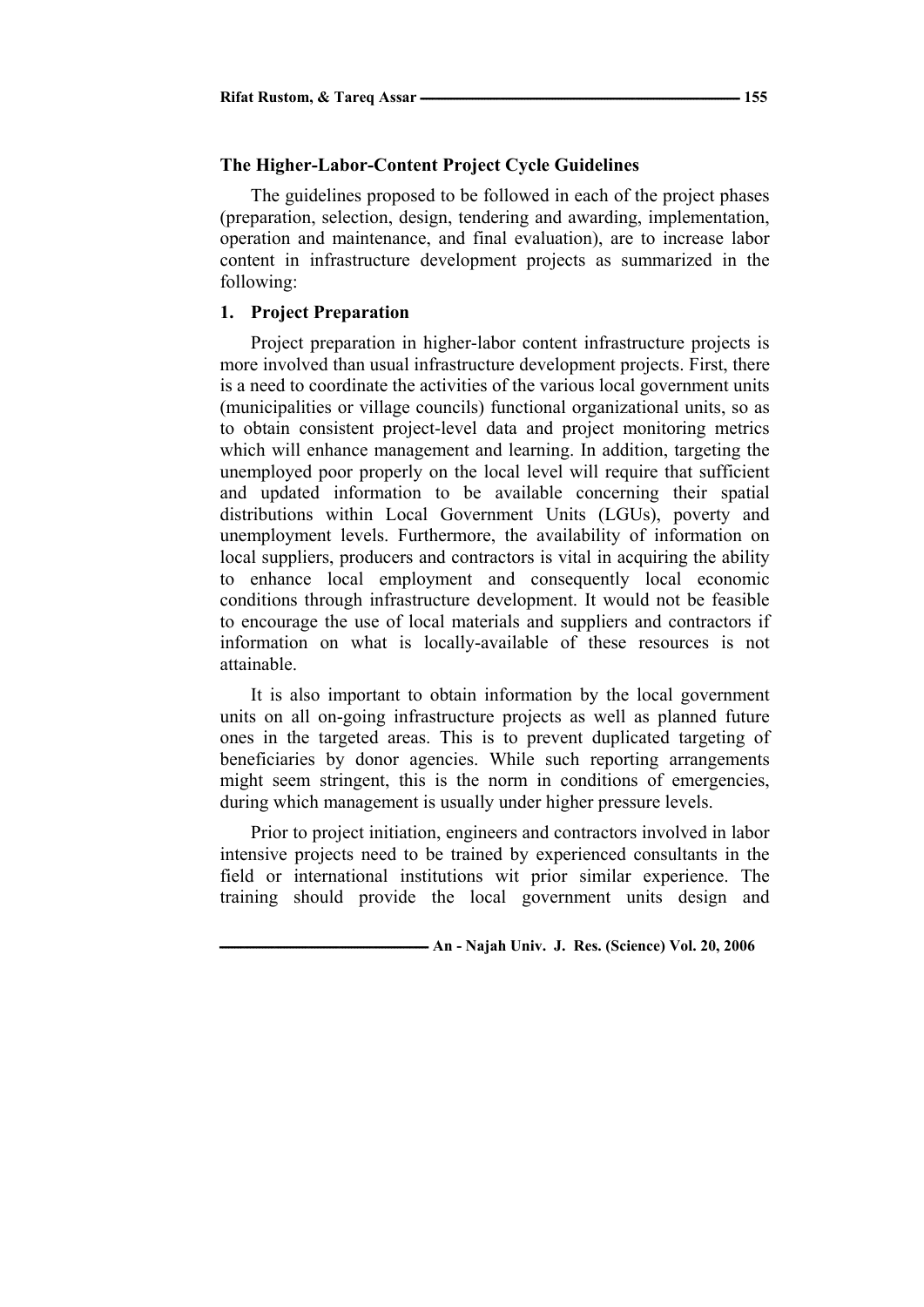supervision engineers with the knowledge concerning labor-intensive technologies, design for maximum local material usage, and bottom-up planning procedures with emphasis on community participation. For contractors, the training should provide them with the skills required to manage large workforces and to get accustomed to labor-focused reporting requirements.

### **2. Project Selection (Identification and Prioritization) Procedure**

The proposed procedure can be summarized in the following:

Identify needs and prepare project proposals: need identification can be either centralized or decentralized. For higher labor-content projects, the decentralized approach in identifying needs is preferred. A comparison between the two approaches is given in.

Limit maximum proposed project size: smaller project sizes are more conducive to higher labor content. Limiting the size of the development project will encourage smaller contractors to get involved. The smaller the contract value, the less likely the contractors will use heavy machinery (i.e. graders, backhoes, excavators, etc.), consequently, the higher the potential for a higher labor content. This is provided that contractors are not allowed to lease equipment from larger contractors after the awarding of the contract as stipulated in the bidding documents.

Maintain local development scope for proposed infrastructure: the proposed projects should be limited in focus to their respective communities (proposals should be limited to secondary roads and should not address arterial or main roads). In other words, project stakeholders should work on the community level to the extent possible. This is to avoid leakages with regard to jobs and more importantly leakages related to the resulting infrastructure <sup>(11)</sup>. Furthermore, there are "political" benefits to work on the community level in cases where increasing labor content becomes more pressing, or emergencies. Links with the public should be solidified during emergencies so as to demonstrate their commitment and role in the socio-economic prosperity. In cases where it is not feasible to work on the local level, due to more-pressing LGU level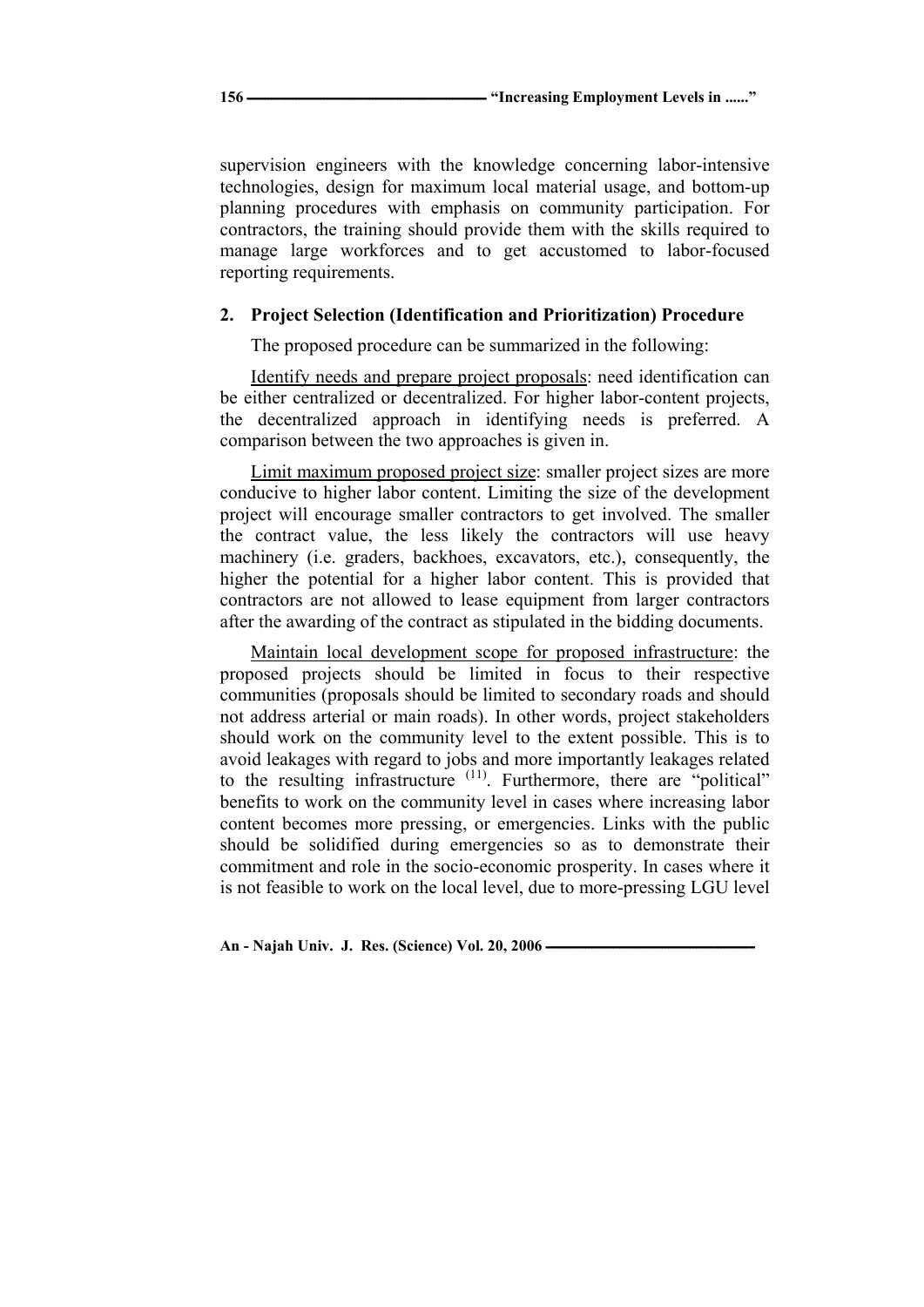needs, project selection is to be done through a development project selection procedure  $(8)$ . The development project selection procedure is a screening process, in which infrastructure development projects are prioritized based on expected project outputs in relation to predetermined LGU policies, one of which being creating job opportunities.

**Table (3):** Comparison between Centralized and Decentralized Approaches to Identify Needs and Preparing Project Proposals.

| <b>The Centralized Approach</b>                                                                                                                                                                                                                                                                                                                                                                                 | <b>The Decentralized Approach</b>                                                                                                                                                                                                                                                                                                                                                                 |
|-----------------------------------------------------------------------------------------------------------------------------------------------------------------------------------------------------------------------------------------------------------------------------------------------------------------------------------------------------------------------------------------------------------------|---------------------------------------------------------------------------------------------------------------------------------------------------------------------------------------------------------------------------------------------------------------------------------------------------------------------------------------------------------------------------------------------------|
| 1. LGU engineers check<br>priority areas of<br>intervention based on<br>guidelines set in the<br>pertinent master plans<br>and LGU-level<br>development priorities.<br>There may be community<br>input, but community<br>input is of less priority.<br>Based on LGU engineers'<br>2.<br>estimates and their<br>review of information<br>available, the following<br>data are obtained:<br>❖ Need Identification | Forming community committees.<br>1.<br>Community committees must be<br>composed of volunteers who enjoy<br>social acceptance and must be non-<br>political in nature <sup>(1)</sup> . They need to<br>be informed and trained of the<br>nature of Higher labor content<br>infrastructure development projects,<br>and that community committee<br>subsequent proposals should serve<br>that goal. |
|                                                                                                                                                                                                                                                                                                                                                                                                                 | 2.<br>Community committees prioritize<br>their community needs internally.<br>The process for identifying and<br>prioritizing community needs can be<br>summarized in the following steps:                                                                                                                                                                                                        |
| /Description.<br>Immediate<br>❖<br>Measurable<br>Objectives $\&$<br>Deliverables.                                                                                                                                                                                                                                                                                                                               | 2.1 Statement of problems and<br>opportunities. This step includes<br>identifying urban issues of<br>concern and understanding the<br>community context.                                                                                                                                                                                                                                          |
| Project location.<br>❖<br>Project Prerequisites.<br>❖                                                                                                                                                                                                                                                                                                                                                           | 2.2D ocumentation of key<br>information. This step includes                                                                                                                                                                                                                                                                                                                                       |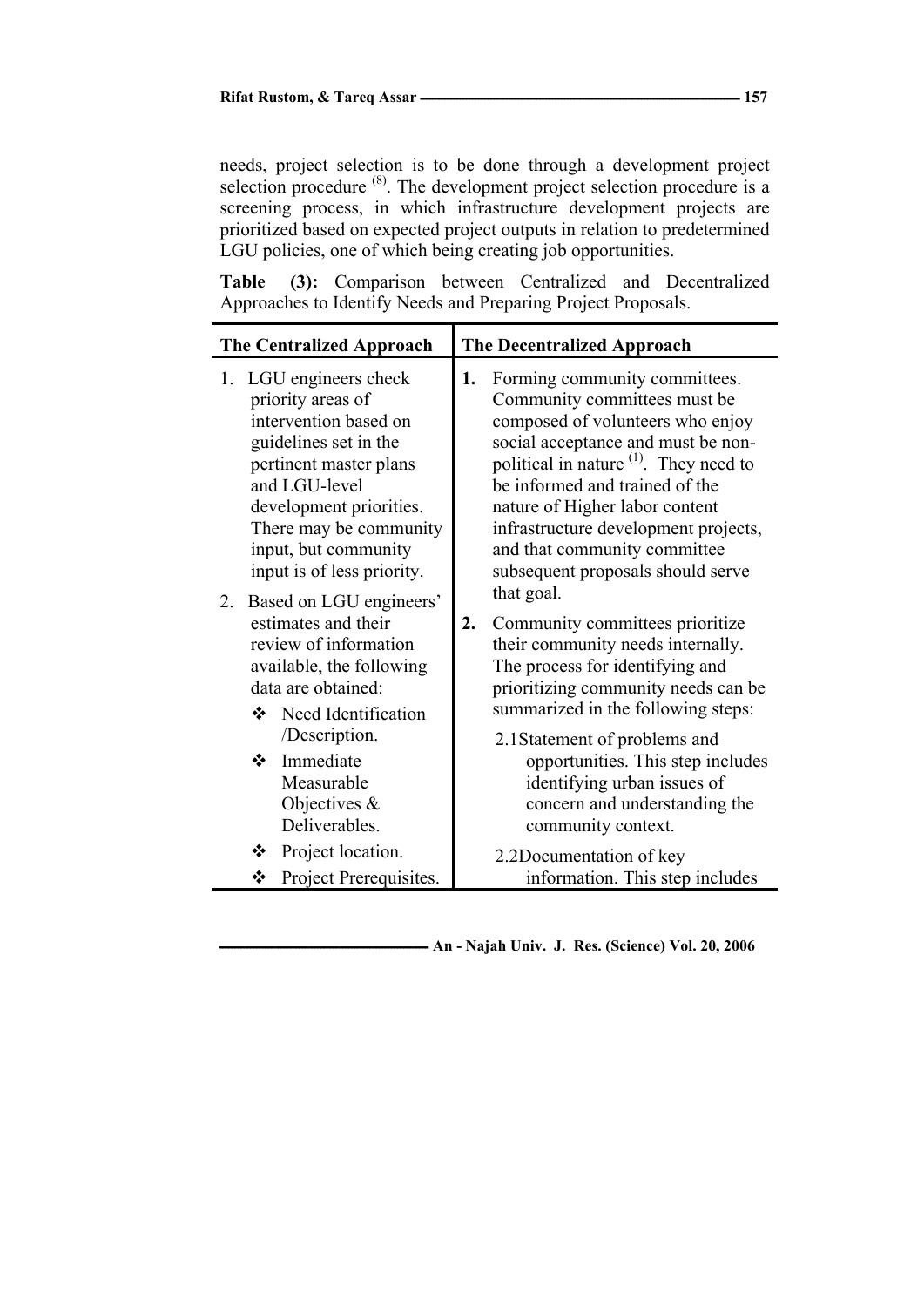| ۰.<br>۰.<br>v<br>٠<br>v<br>× |  |
|------------------------------|--|

Ě.

*… Continue table (3)*

| <b>The Centralized Approach</b><br><b>The Decentralized Approach</b>                                                                                                                                                                                                                                                                                                                                                                                                                                                                                                                                                                                                                                                                                                                                                                                                                                                                                                                                                                                                                                            |  |
|-----------------------------------------------------------------------------------------------------------------------------------------------------------------------------------------------------------------------------------------------------------------------------------------------------------------------------------------------------------------------------------------------------------------------------------------------------------------------------------------------------------------------------------------------------------------------------------------------------------------------------------------------------------------------------------------------------------------------------------------------------------------------------------------------------------------------------------------------------------------------------------------------------------------------------------------------------------------------------------------------------------------------------------------------------------------------------------------------------------------|--|
| review of information and<br>❖<br>The expected number<br>documentation of physical and<br>of beneficiaries.<br>non-physical urban elements,<br>❖ LGU service sectors<br>and mapping impact and<br>that are to be<br>community-level prioritization<br>addressed by the<br>of urban programs.<br>project.<br>2.3Preparing community map. This<br>$\triangle$ A rough estimate of<br>step entails combing problems<br>the project cost,<br>mentioned in step $(2.1)$ in one<br>based on a rough Bill<br>multi-thematic community-level<br>of Quantities.<br>area of intervention.<br>❖ Potential donors.<br>2.4Prepare set of actions and related<br>tasks. This entails identifying<br>An estimate of the<br>❖<br>and prioritizing actions needed<br>project duration.<br>in order to solve the<br>❖<br>Project<br>community-level problem<br>organizational<br>identified previously.<br>structure.<br>2.5Prepare proposed plan for<br>❖ Potential obstacles<br>implementation. This entails<br>and strategies for<br>identifying responsibilities of<br>dealing with them.<br>parties concerned and a suitable |  |
| The afore-mentioned data<br>3.<br>implementation timeframe. The<br>are compiled in a project<br>output of this step will be a solid<br>proposal.<br>community-level project                                                                                                                                                                                                                                                                                                                                                                                                                                                                                                                                                                                                                                                                                                                                                                                                                                                                                                                                     |  |
| proposal.                                                                                                                                                                                                                                                                                                                                                                                                                                                                                                                                                                                                                                                                                                                                                                                                                                                                                                                                                                                                                                                                                                       |  |

 Select infrastructure development sectors: since some infrastructure sectors offer higher labor content than others, those infrastructure development sectors that are inherently conducive to higher labor content should be selected. As a very general guide, Table 4 shows a comparison between the employment impact of equipment-based and labor based technologies by infrastructure / development sector <sup>(11)</sup>.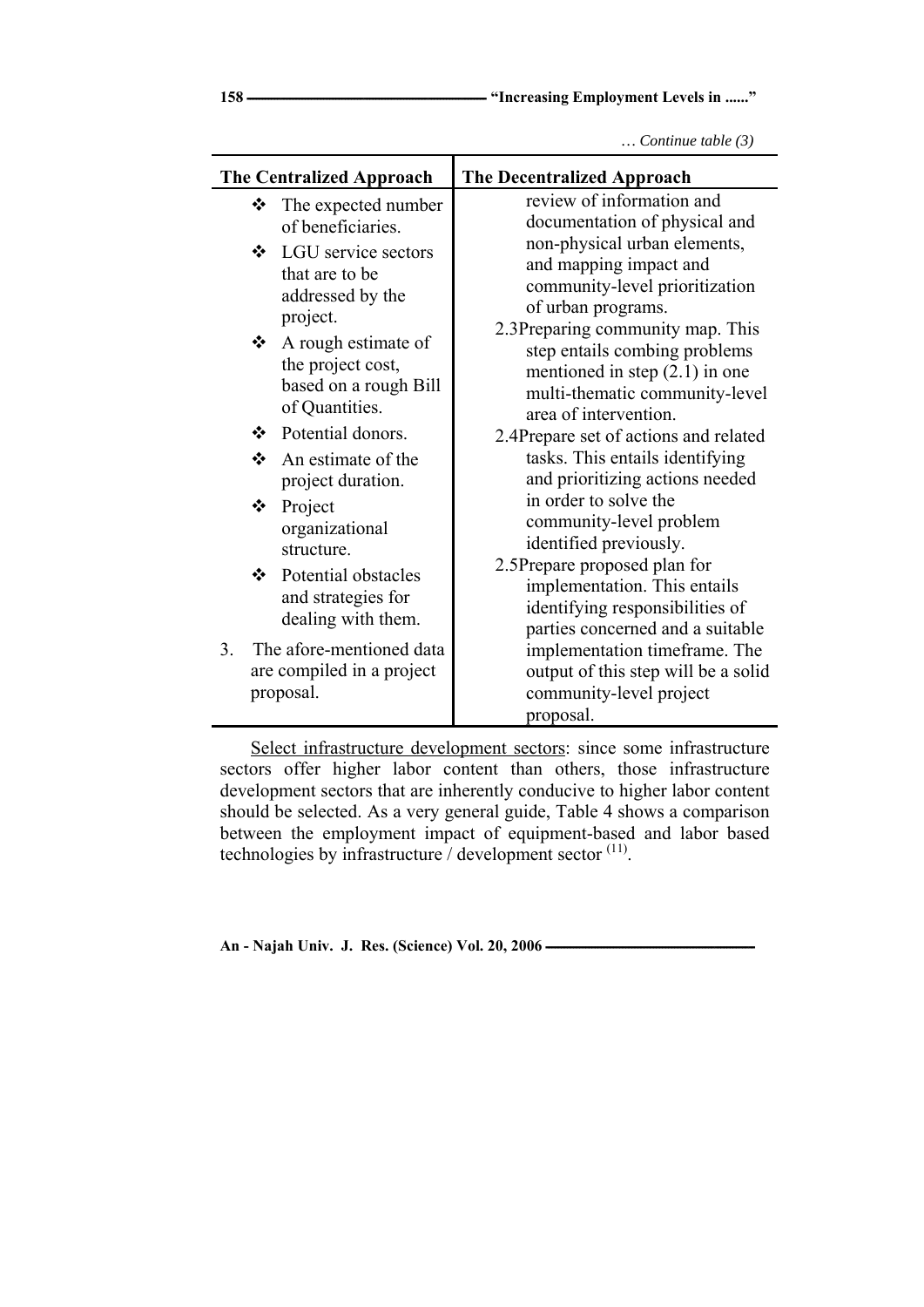| <b>Infrastructure</b><br><b>Development Sector</b> | Labor-content $(\% )$<br>in equipment-<br><b>based works</b> | Labor-content $(\% )$<br>in labor-based<br>works |  |
|----------------------------------------------------|--------------------------------------------------------------|--------------------------------------------------|--|
| Social (Schools, hospitals,<br>$etc$ ) Buildings   | $20 - 30$                                                    | $25 - 35$                                        |  |
| <b>Water Reticulation</b>                          | $5 - 15$                                                     | $25 - 35$                                        |  |
| Sanitation                                         | $5 - 15$                                                     | $25 - 35$                                        |  |
| Low-cost building                                  | $25 - 30$                                                    | $30 - 40$                                        |  |
| Electrification                                    | $10 - 15$                                                    | 35-45                                            |  |
| Surface drainage                                   | $5 - 15$                                                     | $40 - 50$                                        |  |
| Secondary roads                                    | $5 - 15$                                                     | 30-70                                            |  |
| Dams                                               | $10 - 20$                                                    | 50-70                                            |  |
| Irrigation                                         | $15 - 25$                                                    | $30 - 70$                                        |  |
| Forestry                                           | $25 - 35$                                                    | 30-70                                            |  |

**Table (2):** Potential Labor Content by Infrastructure Sector: Comparison between Labor-Based and Heavy Equipment-Based Technologies<sup>(11)</sup>.

Verify compatibility of project proposals with development plans: although higher labor content infrastructure development projects are principally intended to serve short term development goals through providing urgent job opportunities, however, it is important to try to ensure that these infrastructure development projects can also fit within the local government units development plans to serve a longer-term goal.

Prioritize project proposals: projects within LGUs can be prioritized based on one or all of the following variables:

- a. Poverty rate;
- b. Unemployment rate;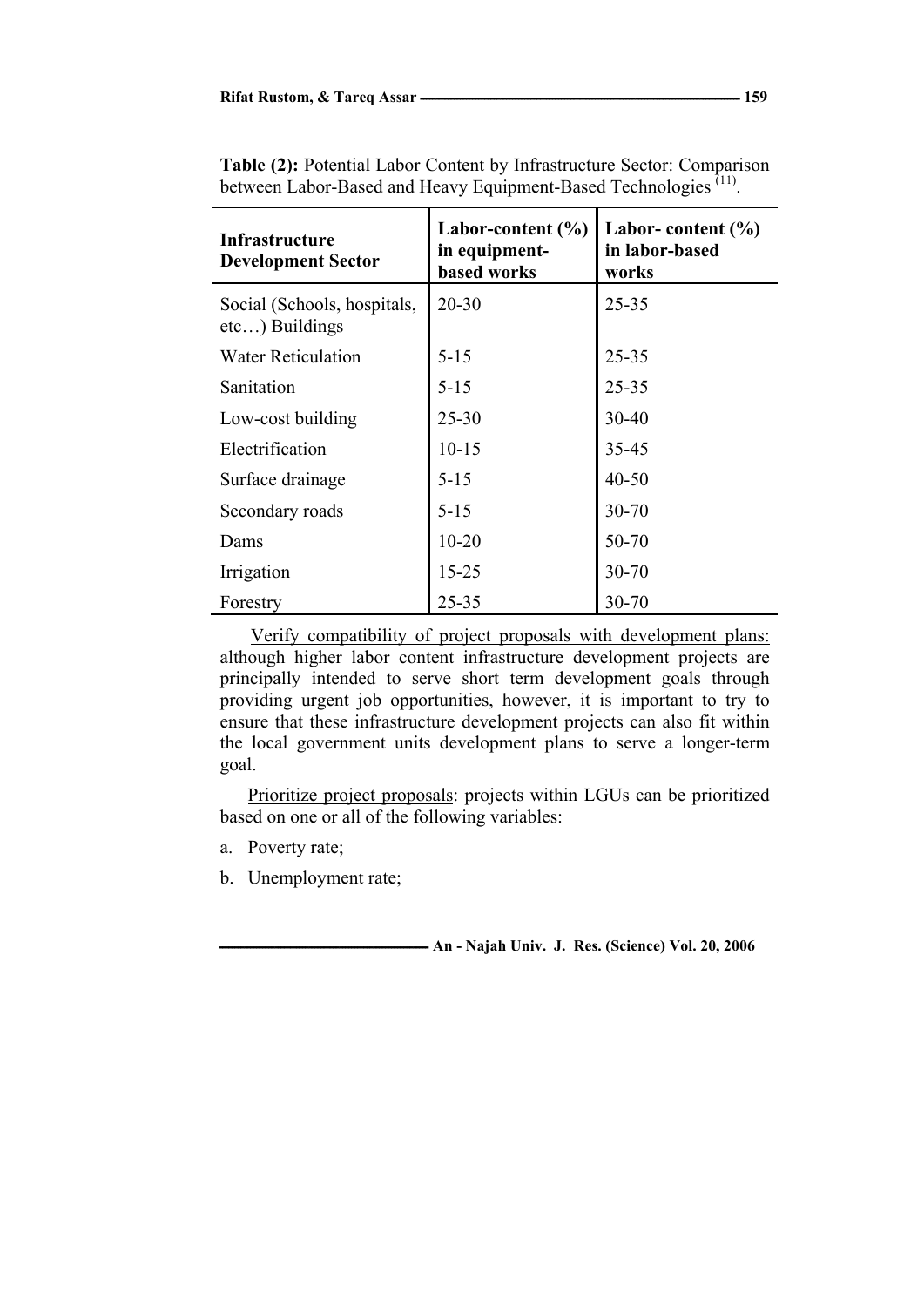- c. Number of beneficiaries;
- d. Previous job-creation projects within the past 12 months in the targeted district;
- e. Project Availability (Whether project is available for implementation within the time span of the decision-making process);
- f. Level of damage to infrastructure that is imposed by Israelis. This requires the availability of records of damages and damage assessment of infrastructure in the respective LGUs  $(3)$ ;
- g. Public Application/Complaint registry entries for the respective community, if any.

Determine how to select labor: a few number of alternatives are available for labor selection, which are shown as follows:

#### *Community Led Approach Alternative:*

The project is advertised in the project area stating in the advertisement that the project's primary goal is to generate employment. The Community Committees are then invited to do labor selection based on pre set criteria. Some of the proposed criteria include place of residence, dependency ratio of the labor, and job-creation employment in the past 12 months among others. The contract documents to be prepared should state clearly that the project is a higher labor content infrastructure development project and the contract form will be that of Unit Price. In the implementation phase, the Community Committees monitor the attendance of labor. Finally at the evaluation stage, the utilization of Community Committees to select labor should be evaluated whether it has been effective or corrective actions should accordingly be taken in future projects.

### *LGUs Led Approach Alternative:*

The project is advertised in the project area stating in the advertisement that the project's primary goal is to generate employment. Local residents are encourage in advertisement to take advantage of this opportunity. The contract documents to be prepared should state clearly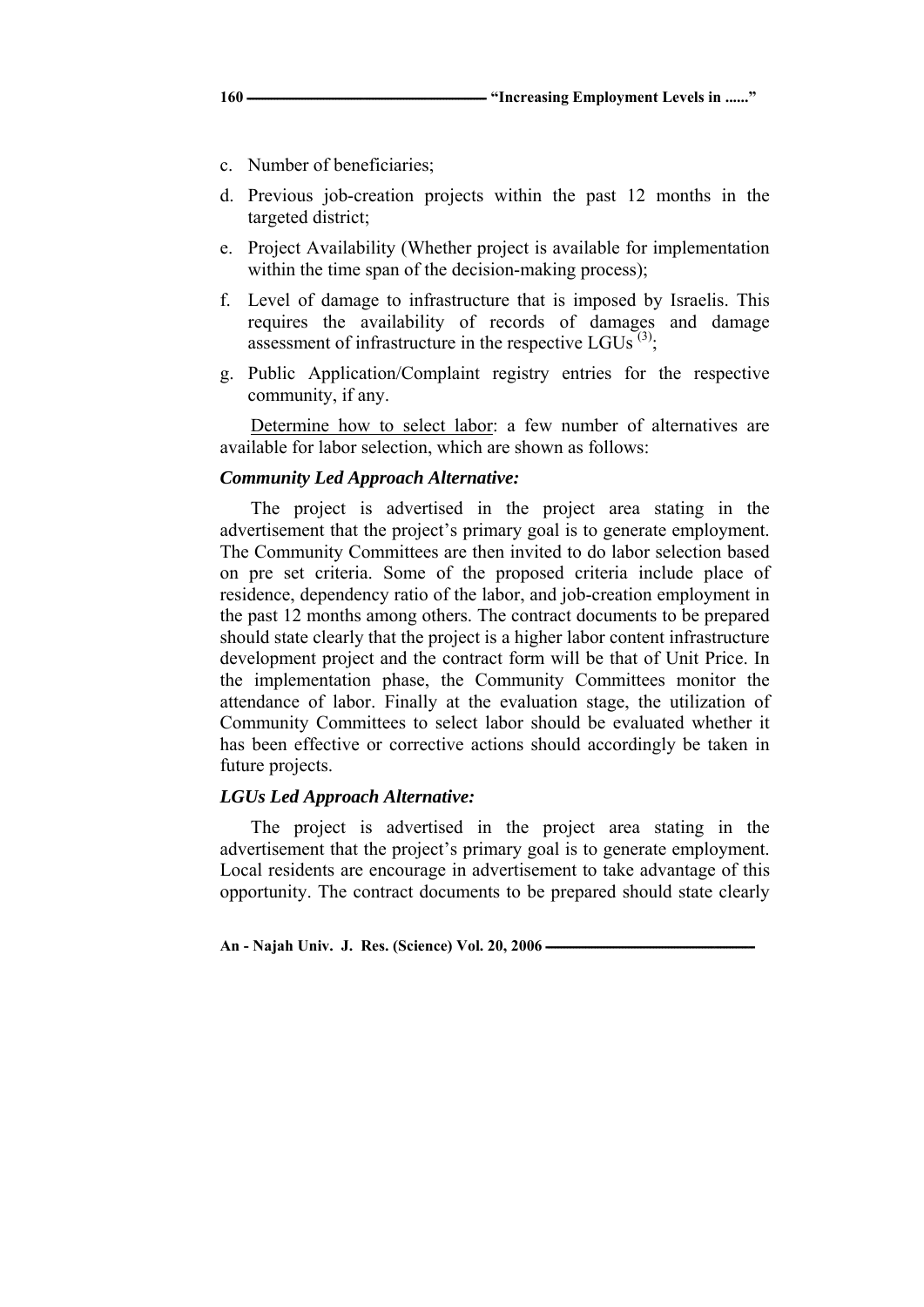that the project is a higher labor content infrastructure development project and the definition of higher labor content infrastructure development should be stated. In evaluation of bids, it should be ensured that most contractors employ laborers from their areas of residence. Hence, evaluate contractors in part on their place of residence. In this approach, the contractor do laborer selection himself. In the implementation phase, the LGU supervision monitors the attendance of laborers. In the project evaluation stage, the contractor's use of place of residence as a targeting mechanism should be evaluated if it has been effective. If not, corrective actions should accordingly be suggested for future projects.

#### **3. Project Design Procedure**

The proposed design procedure can be summarized in the following:

Demand estimation: this includes verifying the number of beneficiaries mentioned in the project proposal in addition to identifying expected future demand for a given planning horizon. Care must be taken to ensure that current demand levels are not exaggerated so as to make project proposals more attractive, as this will make it more difficult to attain sustainability of the proposed infrastructure and to respond to unemployment in other areas, as job-creation capital becomes overallocated in one LGU district at the expense of others.

Economic project size / project utilization percent: project size is more of a problem in new developed areas within LGUs, where demand (or population distribution) is not currently high, but expected to become so in the future. In already-existing (built-up) areas, utilization percentage is expected to be high. The importance of maintaining high utilization levels is to facilitate sustainability of the project's resulting infrastructure. Usually, lower utilization levels result in public infrastructure as design engineers extend the planning horizon during which the resulting infrastructure is to perform its functions. In other words, they increase the design capacity of the infrastructure project so as to respond to all expected demand over the extended planning horizon.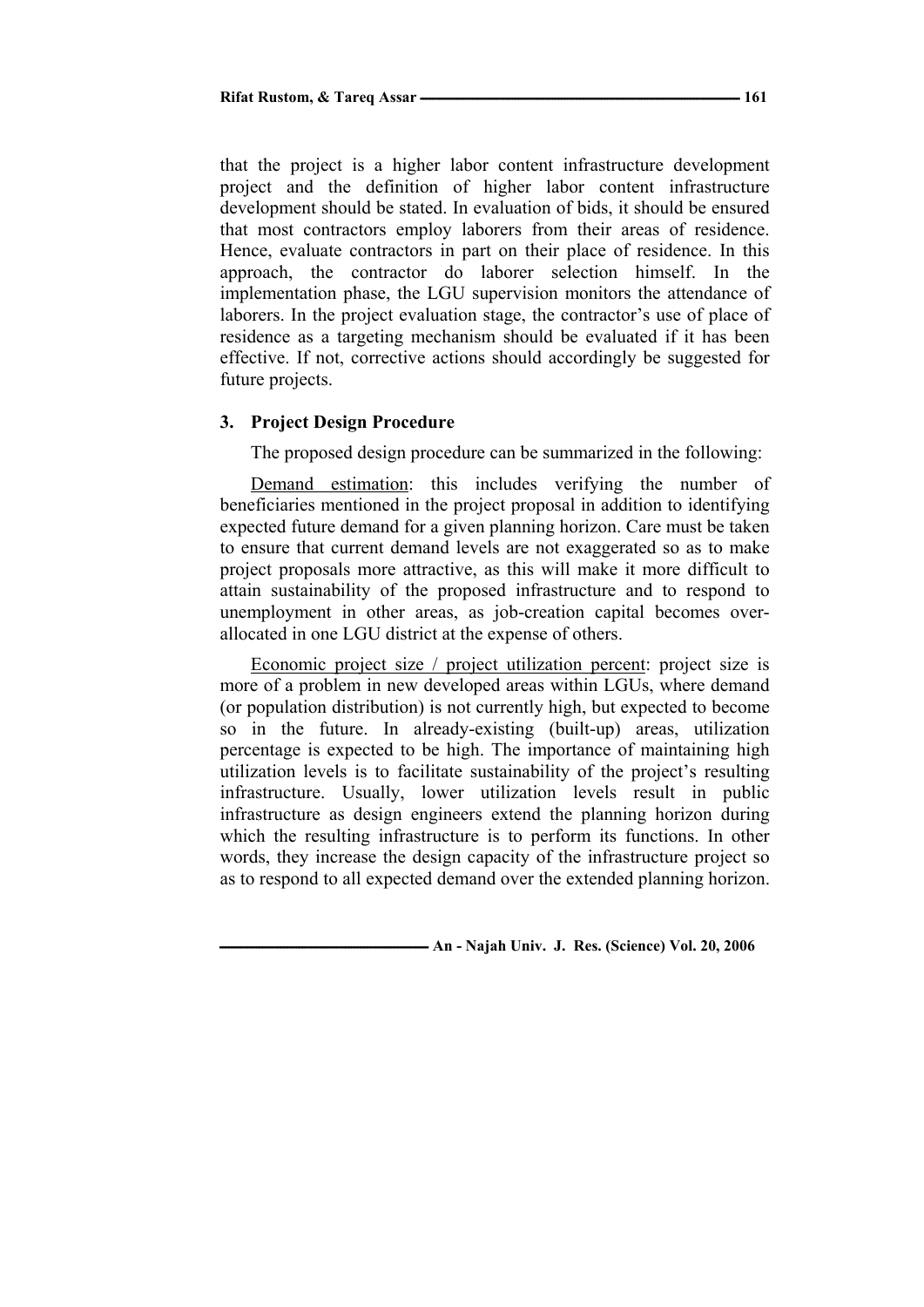This results in very low infrastructure initial utilization levels that tie-up capital that is initially intended to create as many jobs as possible.

Contract form selection: contract form is a function of project size (cost, complexity, activities, etc.), urgency, duration, local procurement regulations, and the capacities available to the parties involved in the design phase. Table 5 shows a comparison between contract types (forms) along the above-mentioned variables.

| Contract<br><b>Type</b><br>(Form) | <b>Characteristics</b>                                                                                                                | Project<br><b>Relative</b><br><b>Size</b> | Project<br>Urgency | Party<br><b>Responsible</b><br>for Project<br>Design | LGU<br>Capacity<br>Required         | Project<br><b>Duration</b> |
|-----------------------------------|---------------------------------------------------------------------------------------------------------------------------------------|-------------------------------------------|--------------------|------------------------------------------------------|-------------------------------------|----------------------------|
| Competitive<br><b>Bidding</b>     | The tender is<br>awarded in<br>most cases to<br>the least-cost<br>responsive bid<br>(Price<br>Quotation).                             | Larger                                    | Less<br>urgent     | Contractor(s)                                        | Project<br>Supervision              | Longer                     |
| Direct Hire                       | The project<br>owner can<br>directly hire the<br>services of a<br>contractor if the<br>project owner<br>can justify the<br>selection. | Smaller                                   | Urgent             | Contractors/<br><b>LGU</b>                           | Project<br>Supervision              | Shorter                    |
| Force<br>Account                  | The project<br>owner can use<br>their own<br>resources or<br>directly employ<br>labor to execute<br>the project<br>activities.        | Smaller                                   | More<br>Urgent     | LGU                                                  | All project<br>management<br>skills | Shortest                   |

**Table (5):** Contract Forms Comparison.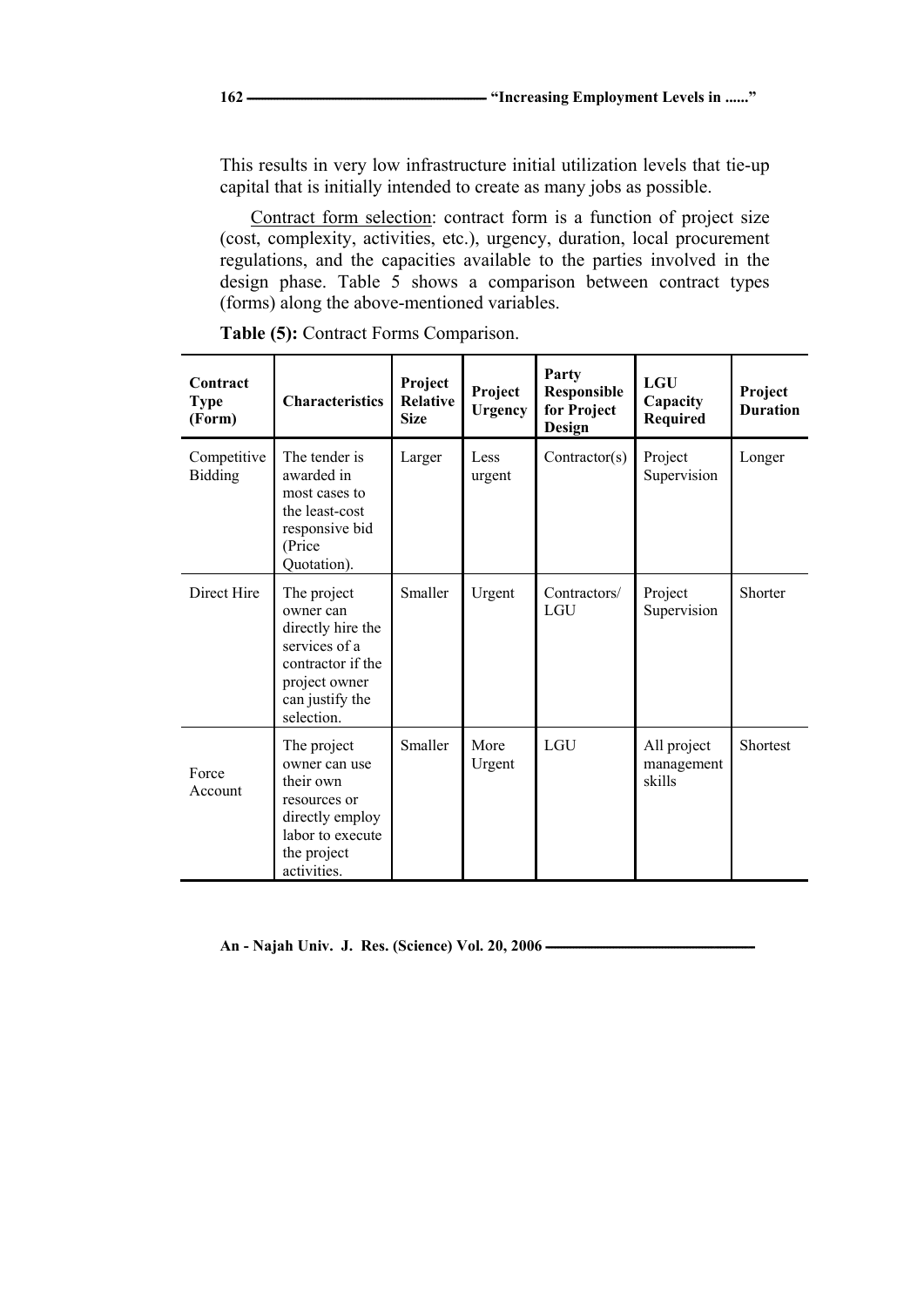Probably the most important factor that determines contract form is the perceived project urgency (emergency) by the project management staff. Enhanced response to emergencies however, comes at the expense of competition and lower prices. In addition, and as a minimum, all contract forms must provide for minimum subcontracting (to minimize mercantile leakages), an explanation of the nature of higher labor content infrastructure development, and laborer safety (since there will be a higher overall probability of accidents, because of more laborers being on site).

Another factor that determines the contract form is the implementing agency's ability to manage conflicting interests (maximum profit for contractors and maximum labor content for project management). An option to using competitive bidding, in cases where it is difficult to manage conflicting interests, would be to change the contract form from Competitive Bidding to Force Account.

Address environmental concerns: this is to ensure that sustainability is not compromised by the short-term job creation needs.

Design criteria determination: all efforts must be exerted by the design staff to ensure that the functional requirements of the proposed projects are clearly understood and that the project features are not overdesigned. For example, for road projects on the community level (local roads) the main function of roads is to provide accessibility rather than mobility (high-speed commuting). Consequently, higher-grade design that is more suitable for mobility is not to be used for local roads intended for low traffic volume.

Design limitations assessment: assess physical and other constraints that limit the number of design alternatives that can be developed. For example, road width may limit the number of potential courses for wastewater pipe placement.

Relationship of proposed project to other infrastructure elements of the LGU is assessed: the purpose of this step is to ensure that the proposed project will not create additional problems to the respective LGUs. Because higher labor content infrastructure development projects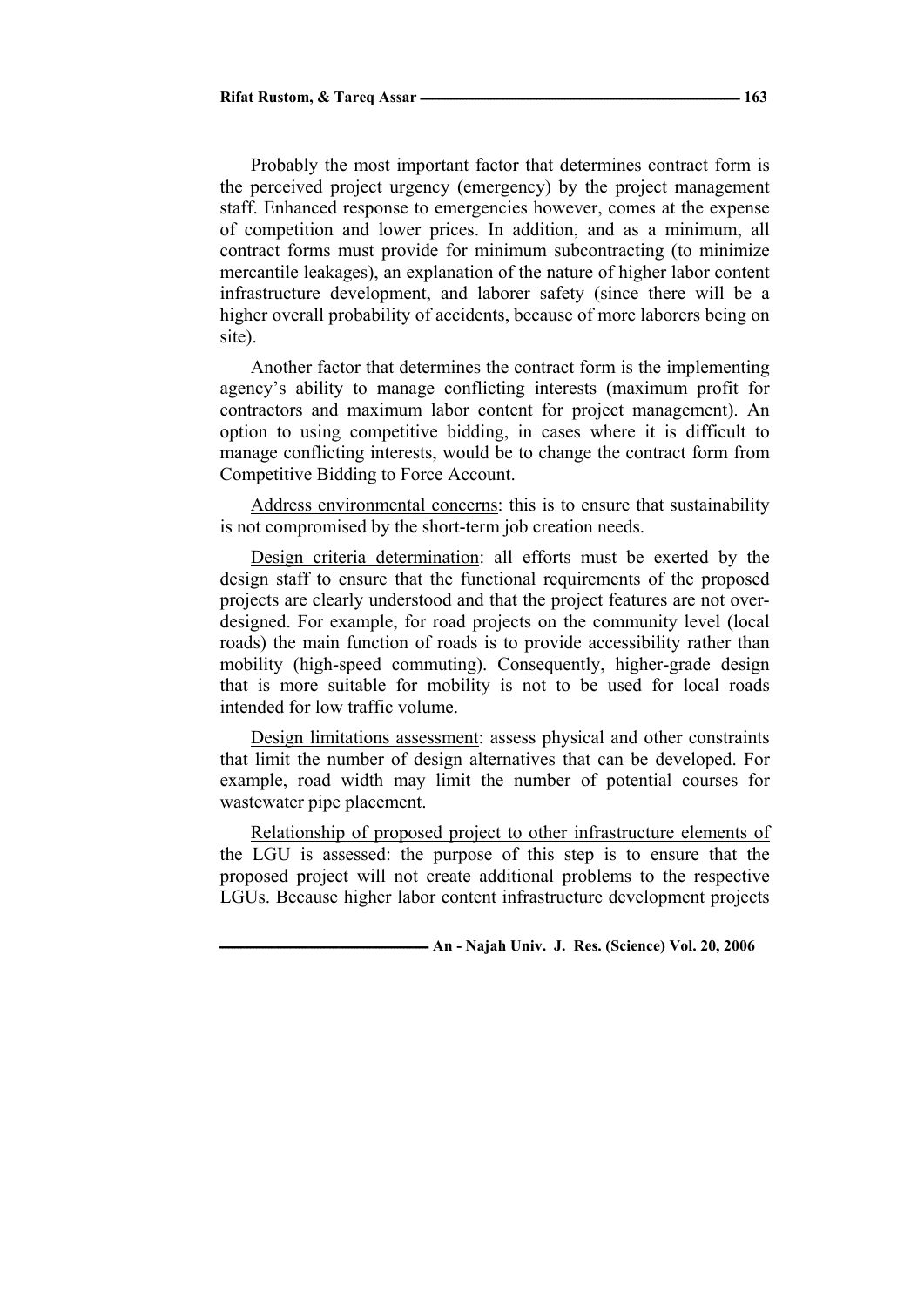are of a smaller size, hence greater in number for a given budget, there will be higher probability that mismatches materialize between projectintroduced infrastructure and already-existing infrastructure. Consequently, remedial actions taken, especially with regard to design that will eliminate negative impacts of the proposed infrastructure on other LGU assets, must be determined.

Design alternatives development: a number of conceptual design alternatives should be developed if deemed necessary. If the community committees are involved in the project proposal preparation phase, they should then be consulted with regard to the design alternatives proposed in the conceptual phase to get their feed back, specifically for measures related to higher labor content activities, the use of local materials, cost of various alternatives, assumptions, and constraints

Infrastructure economic and financial sustainability: standard evaluation methods should be used in assessing economic and financial sustainability of the resulting infrastructure. Furthermore, as a guiding criterion, the cost of creating a workman-day should be used to approve or reject project proposals.

Specifications and bills of quantities (BOQs) preparation: BOQs items should include detailed cost items (direct labor costs, direct material cost and overhead costs) instead of one general cost item. In addition, specifications in-force should be revised so as to encourage the use of local materials. While this needs time to be accomplished, immediate specification (and BOQ) changes are provided in Table  $6<sup>(11)</sup>$ . In cases where the design engineers are unable to directly specify construction methods leading to high labor (employment) requirements in BOQs, an option would be to prepare the BOQs along the betterknown capital-intensive guidelines, and after that design engineers pursue a refinement of the BOQs, so as to increase their labor content requirements.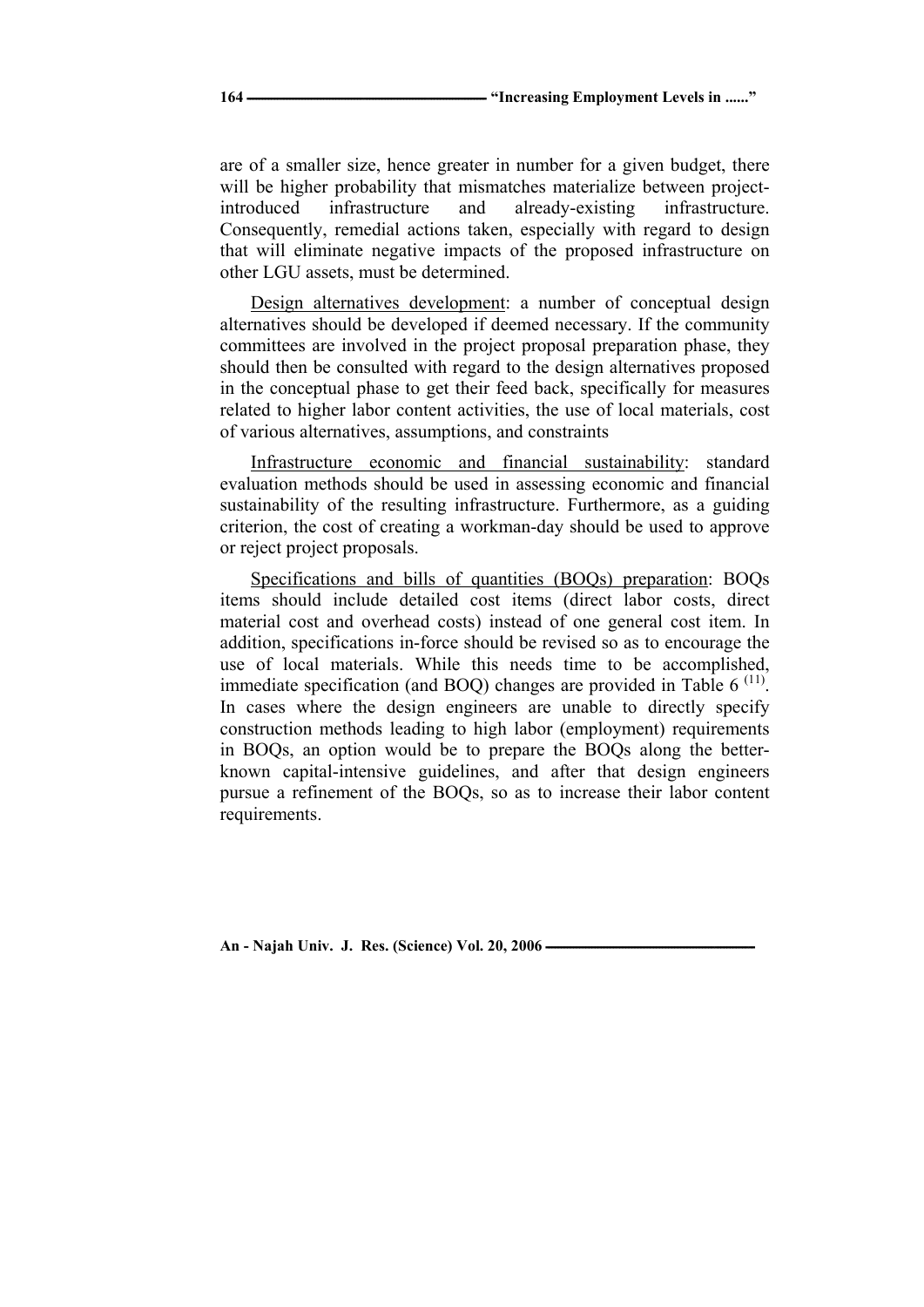**Table (6):** Immediate Proposed Changes to Higher-Labor Content Project Specifications and BOOs. Source: World Bank <sup>(11)</sup>, with adaptations.

## **Manufactured Building, Electrical and Mechanical Materials, Fixtures and Fittings**

Preference is to be given to Palestinian (local) manufactured goods and materials with automatic adjustment to the basic specifications to accommodate any foreseen difficulties with technical standards and costs.

## **Excavation and Earthworks**

To the extent possible, excavations and earth works should be performed using manual labor taking into consideration safety measures. Should manual labor be used to excavate for depths greater than 1.2 m, then a shuttering system should be used.

## **Concrete Works**

- Specifying greater use of small or medium sized mobile rock crusher plants for on-site aggregate production.
- Pre-cast elements should be kept to a minimum. In-situ production of building components and Curbs should be encouraged to the maximum level possible.
- Where feasible, ready-mix concrete should be replaced by laborers feeding mobile concrete mixers.
- Concrete mixing should be done mainly by machines.

### **Retaining Structures**

Specifying the use of gabions filled with local stones wherever feasible.

### **Water and Power Reticulation**

Specifying labor-based methods as being preferred for all trenching operations.

### **Cut Stone**

Adjusting specifications so that actual local sources may be utilized.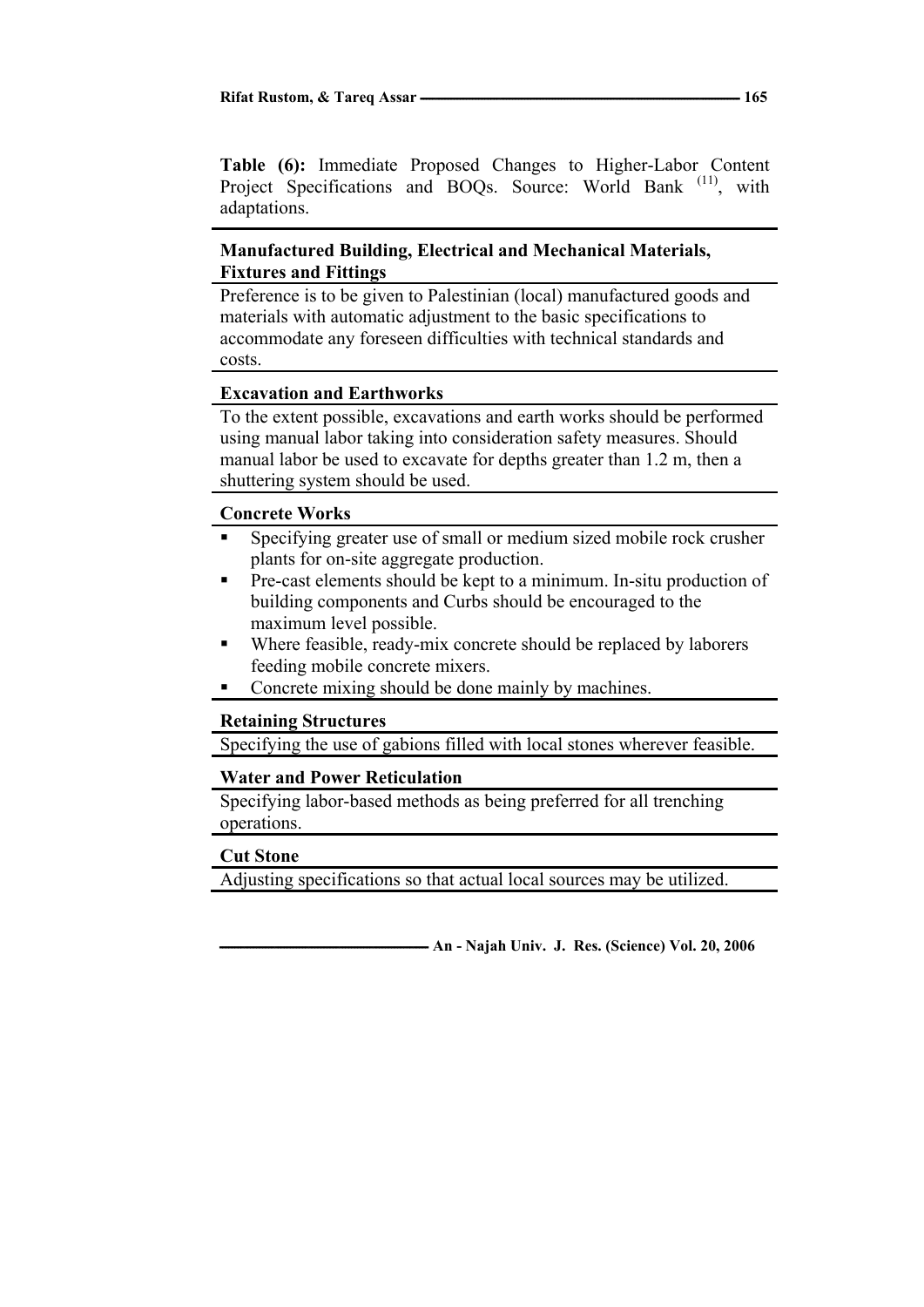### **Road Works**

- Sub-grade and base course compaction is to be done by machines only.
- Specifying greater use of cement stabilization of sub-grade materials where appropriate, to reduce the design depth and cost of imported base course.
- Whenever possible, Sub-base material is to be crushed on site.
- Encouraging the use of locally-crushed demolition waste as a "local" substitute to imported base course.
- Alternatives to bituminous surfacing should be provided for in specifications. Interlocking tile or concrete block pavements should become more of the "norm" and based on recent successful experience. This is acceptable provided that the tile source is local. Rigid concrete pavement is also suitable for narrow roads.
- The use of pre-cast Curb Stones should be kept to a minimum. Onsite fabrication is to be used instead.

### **Culverts**

In-situ fabrication of box culverts or concrete pipes should be provided for.

### **Rip-rap Works**

Stone grouted protection works should be used wherever there is an abundance of locally suitable stone.

### **Traffic Signs**

Where applicable, locally-fabricated road signs should be used.

### **Street Lighting**

- Where applicable, locally-fabricated light poles should be used.
- Where locally-fabricated light poles are not available, the simplest form of light poles should be used (Simpler cross-section, discretemulti-section poles instead of continuous-section among others). This is to encourage local replication later on and in other projects.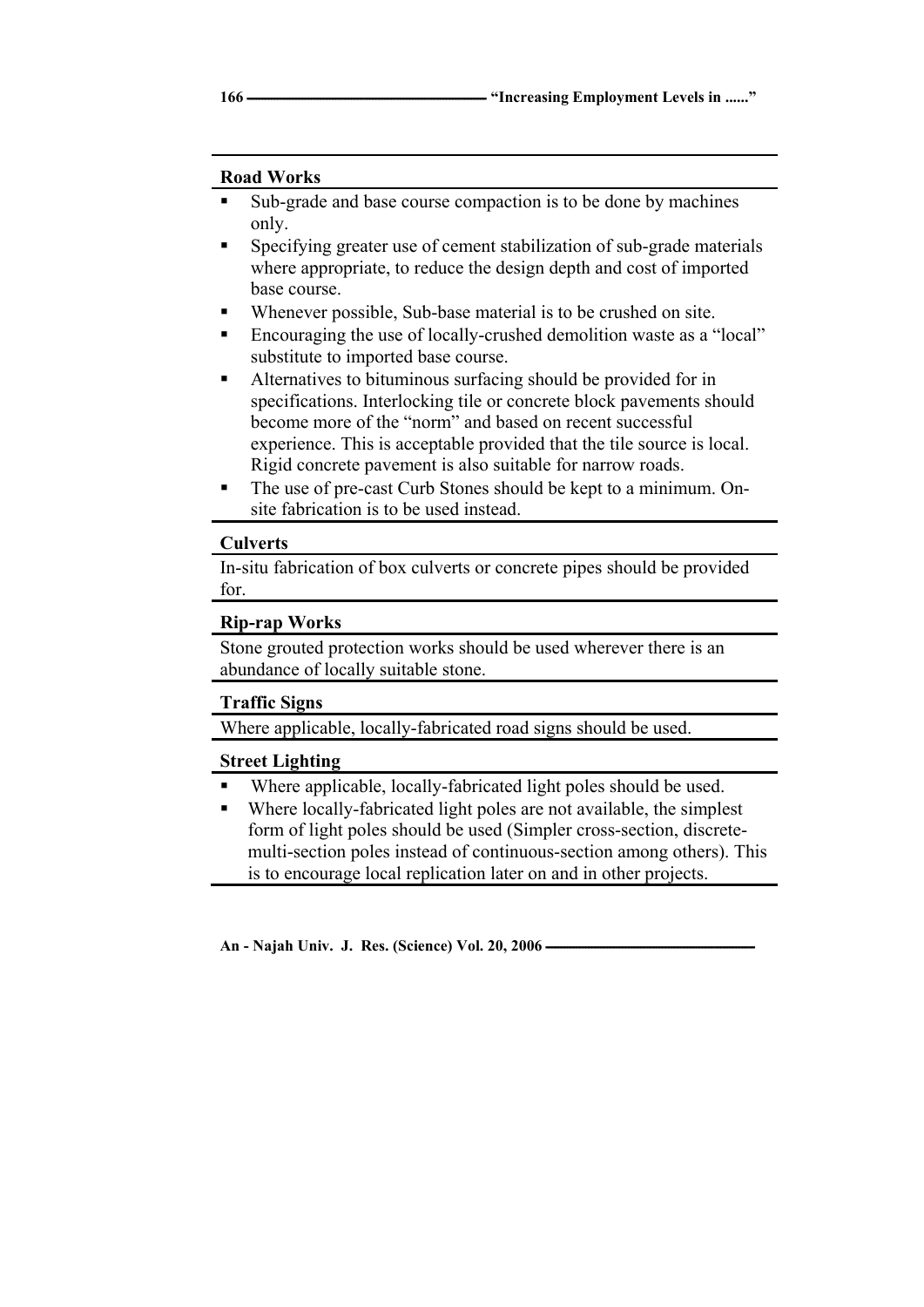### **Wastewater Networks**

- To the extent possible, manholes should be fabricated on site.
- To the extent possible, locally-manufactured pipes should be used in the networks.

### **Contractor Reports and Progress Claims**

Provision should made for all contractors to report on actual employment generated vs. targets per each progress payment claim so that there can be improved monitoring of employment generation data.

### **General Specifications and Bills of Quantities**

New sections are needed on labor activities, employment conditions and labor productivity guidelines. Bills of quantities need to be modified to indicate workdays per item or activity.

### **4. Project Tendering and Awarding Procedure**

Where applicable, representatives of the local community should be involved in bid opening and bid evaluation. The following tendering and awarding procedure builds on the Palestinian Local Government Procurement Regulation in effect in Palestine and can be adapted to respond to circumstances elsewhere.

Advertise project to contractors: the project is to be advertised in Arabic in local newspapers for two consecutive days in the case of National-Competitive-Bidding (NCB) type of Contract. In case of Direct-Hire (DH) or Force-Account (FA) type of contract, no such newspaper advertisement is required.

Advertise project to beneficiaries / laborers in target Area: irrespective of contract form through which the services of the contractor are to be solicited, higher labor content infrastructure development project advertisement should be carried out in the targeted community. In cases where local committees are involved in the project process, they can be made responsible for this activity.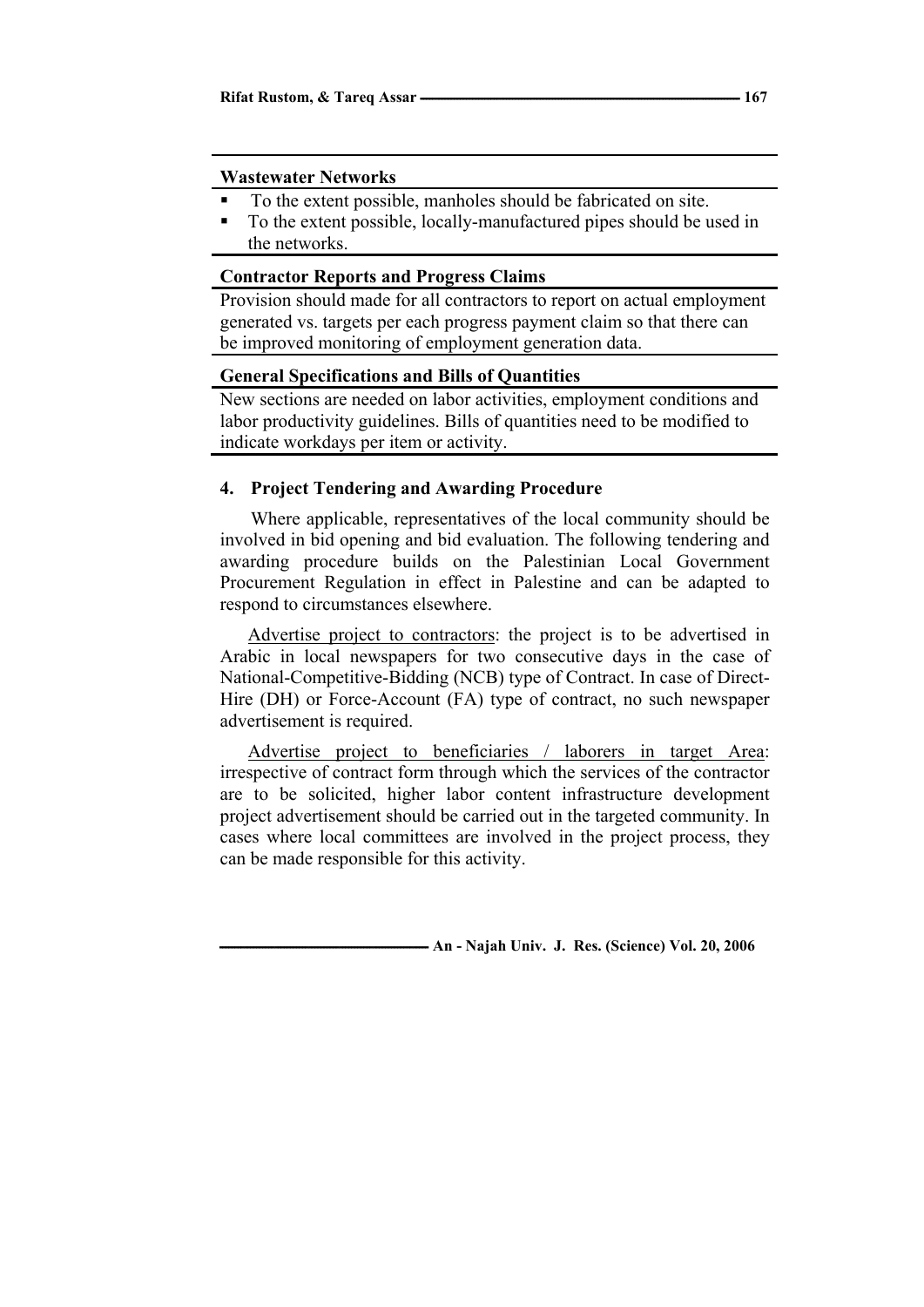Short-list contractors: a bid opening committee, representing key stakeholders in the LGU concerned, short-lists contractors, based on the following criteria:

- a. Contractor classification schemes, schemes that are followed by the Contractors Union. Second and third class contractors, should be the ones to be short-listed;
- b. Contractor's Place of Residence;
- c. Size of labor force managed previously;
- d. Size of similar contractual works implemented;
- e. Heavy equipment available;
- f. Availability of raw material storage facilities;

Solicit and open bids: the bid opening committee solicits bids from short-listed contractors, and upon the receipt of bids, ensures that the bidding documents presented are complete. In addition, documentation of bid information must be kept.

Evaluate bids: in order to expedite the awarding process, bid evaluation should be done immediately after the bid opening, and according to regulations in force. The criteria that should be used in selecting the contractor who will be awarded the contract are:

- a. Price quotation;
- b. The number of workdays proposed by the tenderer;
- c. The direct labor cost, as proposed by the tenderer;

In addition, 70% of the total scoring weight will be allocated to the price quoted by the tenderer, 20% to the number of workdays proposed and 10% to the percentage of direct labor to the total project cost, as proposed by the tenderer. The bid evaluation score is calculated as follows: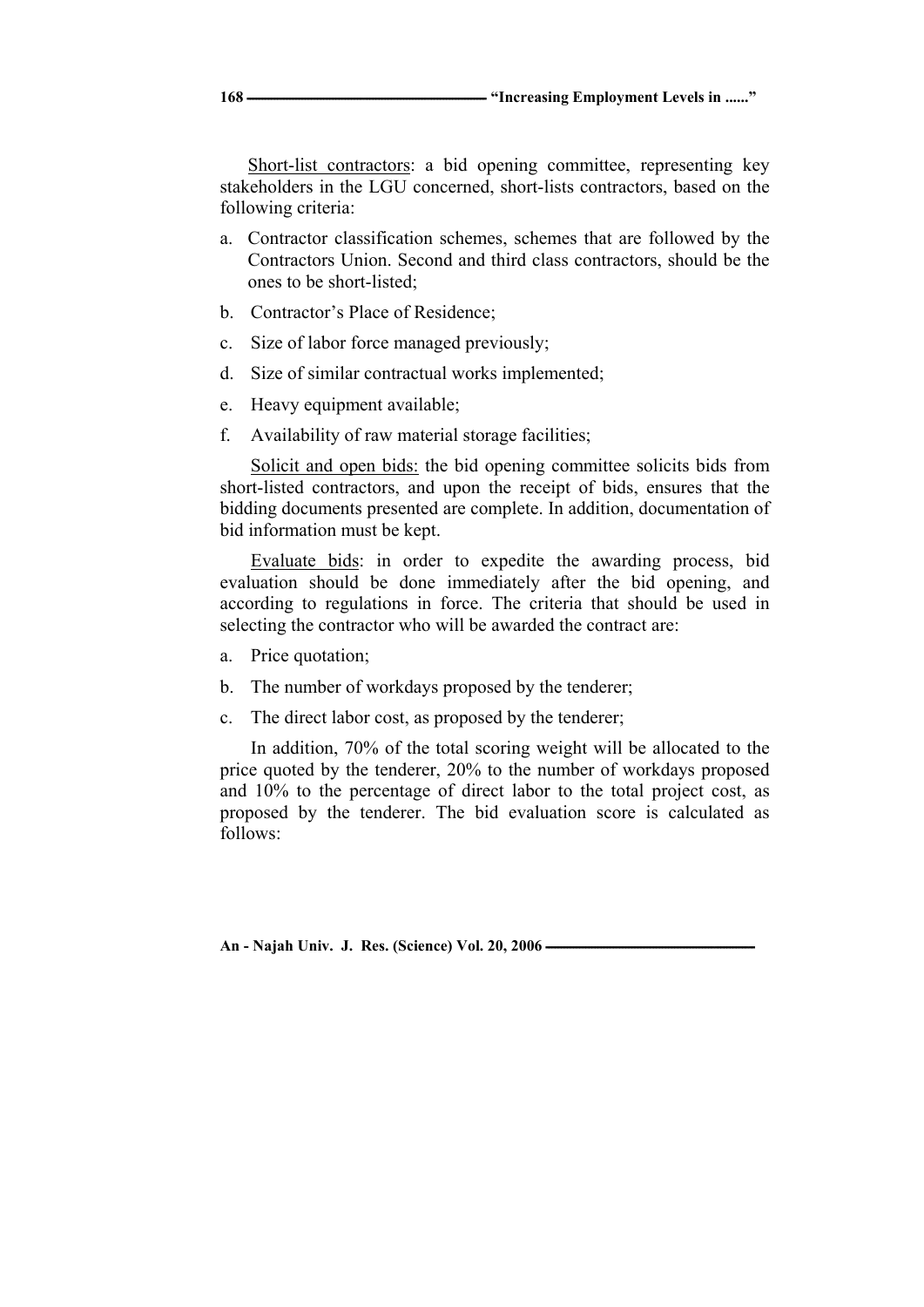$$
BES = \left[70\% \times \frac{P_{Min}}{P_{Bid}}\right] + \left[20\% \times \frac{N_{Num}}{N_{Max}}\right] + \left[10\% \times \frac{L_{Cost}}{L_{Max}}\right] \quad \dots \dots \dots \tag{1}
$$

Where:

BES = Bid Evaluation Score;

 $P_{\text{Bid}} = \text{Bid Price}$ ;

 $P_{\text{Min}}$  = Minimum Price amongst Contenders;

 $N_{Num}$  = Number of Workdays;

 $N_{\text{Max}}$  = Maximum Number of Workdays amongst Contenders;

 $L_{\text{Cost}}$  = Direct Labor Cost;

 $L_{\text{Max}}$  = Maximum Direct Labor Cost amongst Contenders.

#### **5. Project Implementation Procedure**

Since the labor content (man working-day and labor cost) is already stated in the BOQ as a requirement for implementation, very little can be expected in terms of increasing labor content in the project implementation phase than proposed. The role of the supervising engineer is to ensure adherence to the implementation of policies stipulated in the contract documents. Consequently, the following steps represent all that is required from the supervising engineer at this phase as related to insuring use of higher labor content.

Revision of Project plan presented by contractor: the time-bar schedule presented by the nominated contractor will be reviewed and approved by the supervising engineer. In addition, all resource plans will need to be checked and approved prior to the commencement of physical works.

Organizational structure preparation for project (who reports to whom): determine the names of the staff to be working on the project and their job titles. To facilitate the management of labor, where there are a large number of labor expected to be on site, assign senior labor who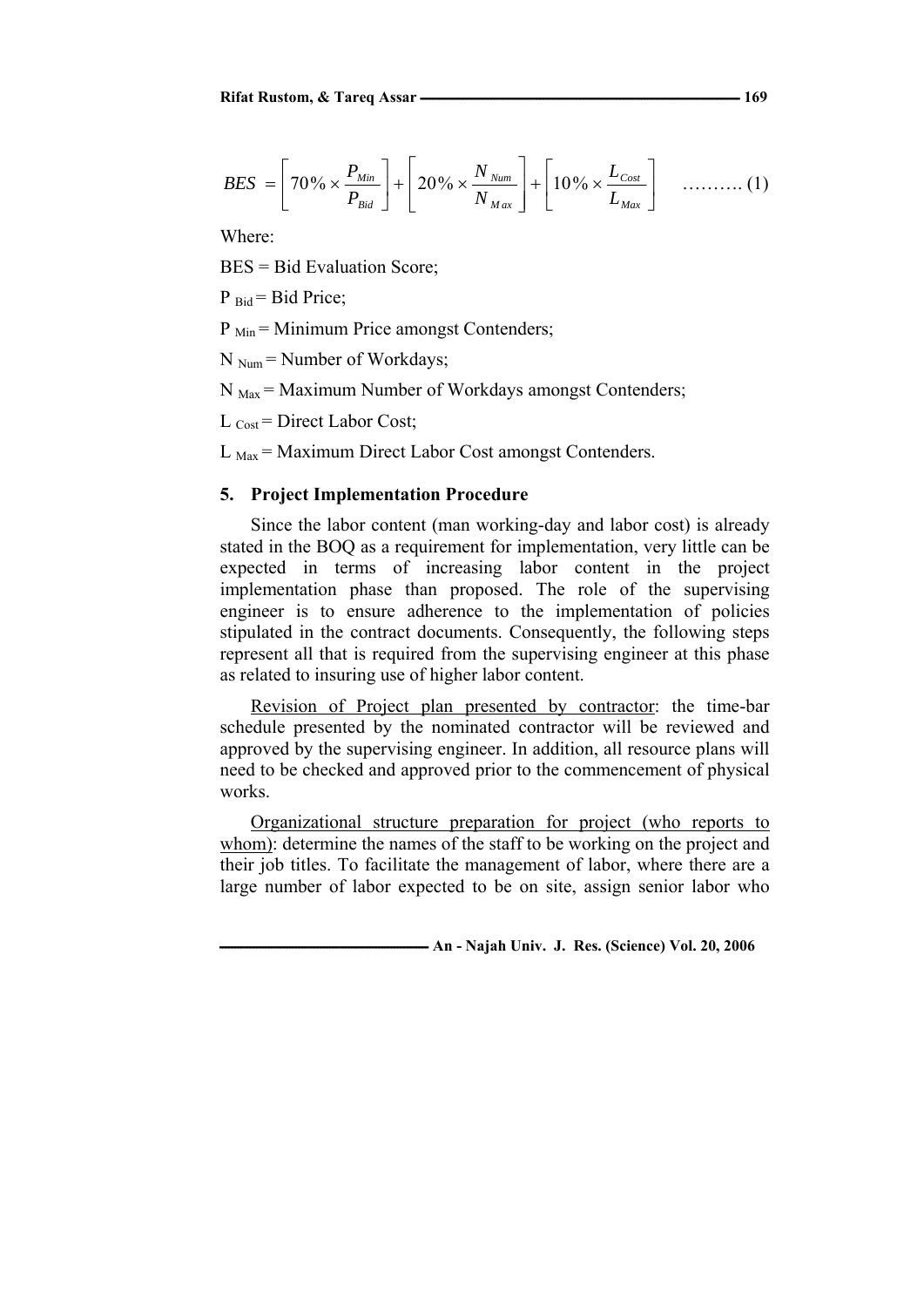usually do the physical work as a leading group manager in addition to supervising his labor group.

Raw materials inventory monitoring: to ensure continuous supply of construction materials, especially during conditions of political instability, the contractor should be allowed to purchase materials in bulk through facilitating rapid financial reimbursement. The supervising engineer should monitor the inventory through daily visual inspections of materials and their quantities, and reporting on problems in weekly progress reports.

Monitoring progress of physical works and updating the weekly plan: weekly plan updating should include achievement (percentage completion) with respect to the time schedule, and resource usage (number of labor man-days) and associated costs up to date. In addition, consistent records of project implementation delays and their causes should be kept by the supervising engineer.

Updating bill of quantity as physical works progress: a Bill of Quantity detailing item costs into direct labor costs, direct material cost and overhead costs should be used in this step. Of special importance to BOQ updating is monitoring the actual use of labor through the daily logs of labor, materials quantities take off and the percentage of works actually fabricated on site.

Monitoring labor attendance. Since this can be a cumbersome task, a foreman responsible for, inter alia, recording laborer attendance could be appointed. The foreman is to be made responsible before and paid by the implementing agency / LGU, and not the contractor and this is to avoid conflict of interest. An alternative to appointing a foreman would be to train community committee members on monitoring laborer attendance reported by the contractor, and possibly on preliminary site supervision tasks as well (10). This may become even more necessary in light of limited manpower available to LGUs to perform site supervision tasks, especially when project sizes are limited, hence there are more projects to supervise for a given budget.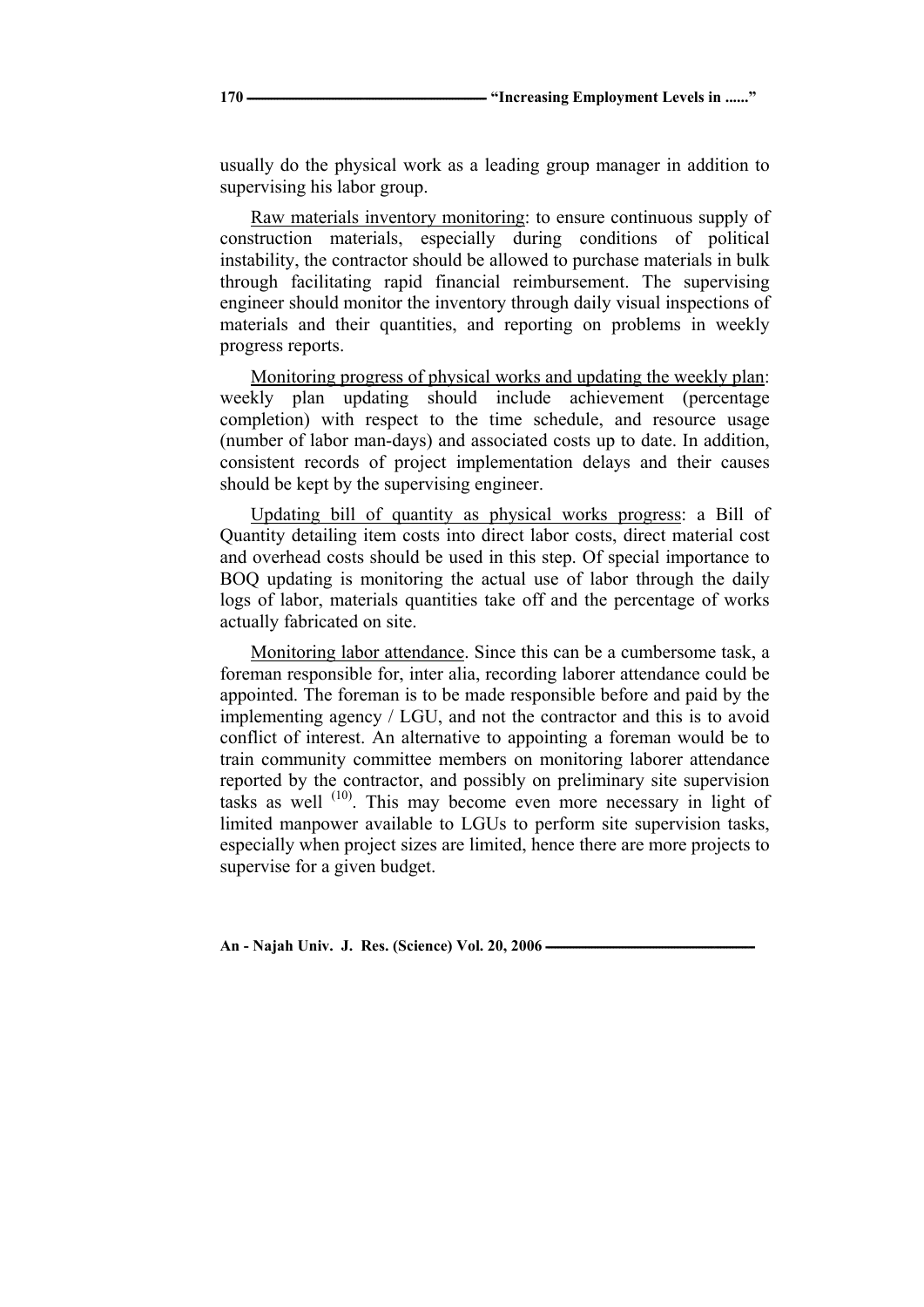Monitoring laborer productivity: to help the stakeholders better estimate labor requirements for future projects, standard labor performance norms should be developed by the supervising engineers of LGUs. This can be done through visual inspection of workers performance and simple measurements. Daily site report can be used to log the number of labors per tasks achieved. The weekly and monthly average can accordingly be determined for the same tasks of different projects under similar conditions.

Monitoring requests for payment (RFP): the supervising engineer should monitor the maximum limit imposed on the request-for-payment sums as well as retainage presented by contractors in tandem with maximum time limit for forwarding them. This is to ensure that labor wages are disbursed quickly.

Monitoring safety conditions at site: the afore-mentioned foreman can also ensure that site safety measures are followed as per the best practice possible. A pre prepared forms with instructions and check list of points of concern can be used by the supervising engineer to monitor the safety measures.

### **6. Project Operation and Maintenance Procedure**

Very little can be expected in terms of increasing labor content in the project operation and maintenance phase, as the duties of operation and maintenance are observed by the LGUs. Since most LGUs do not have the financial capacities necessary to carry out maintenance activities on a regular basis, it is suggested that a percentage of the contract value to be deposited in a community committee maintenance fund to cover the routine maintenance activities.

#### **7. Project Evaluation Procedure**

Evaluation in higher labor content infrastructure development projects is important, because very little is known in local project management circles of characteristics of higher labor content infrastructure development projects. One might even question the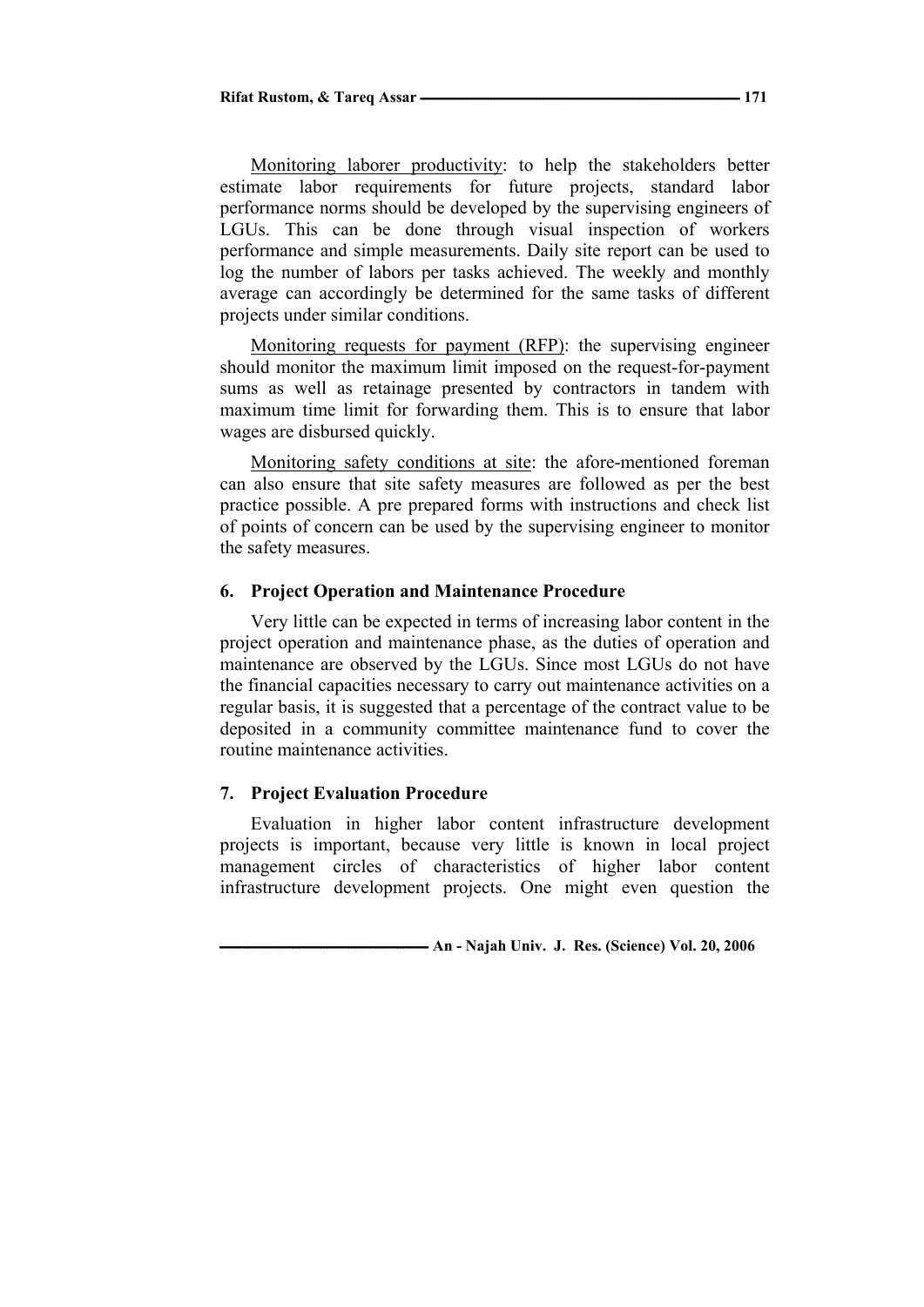effectiveness of some of guidelines proposed herein. However, without proof obtained from the scene, one cannot verify, or negate the effectiveness of these guidelines. Consequently, evaluation of higher labor content infrastructure development projects should be mandatory and preferably done by a third party, in order to ensure objectivity. The following issues should be addressed in the evaluation:

- 1. Project start delays, end delays, duration extensions and their causes.
- 2. Actual project cost vs. maximum project size policy.
- 3. Actual project cost vs. planned costs.
- 4. Actual scope (volume) of physical works vs. planned scope of works.
- 5. Actual workdays vs. planned workdays and the reasons behind any discrepancies.
- 6. Actual number of workers vs. the planned number of workers.
- 7. Wages earned by laborers and their distribution in relation to project area.
- 8. Local contractor performance.
- 9. Actual use of local materials vs. the planned use.
- 10. Actual costs / quantities of imported raw materials stored vs. the planned stocking of imported raw materials.
- 11. Actual percentage of works fabricated on site vs. the planned percentage.
- 12. Adherence to maximum limits imposed on RFPs.
- 13. Comments / observations concerning labor productivity (Labor Productivity Norms).

Additional evaluation aspects can include a qualitative comparison between work achievement rates in higher-labor-content projects vs. heavy-equipment-based projects, and comments on the cost of administering a higher labor content infrastructure development project, as it is very likely that the cost of administering higher labor content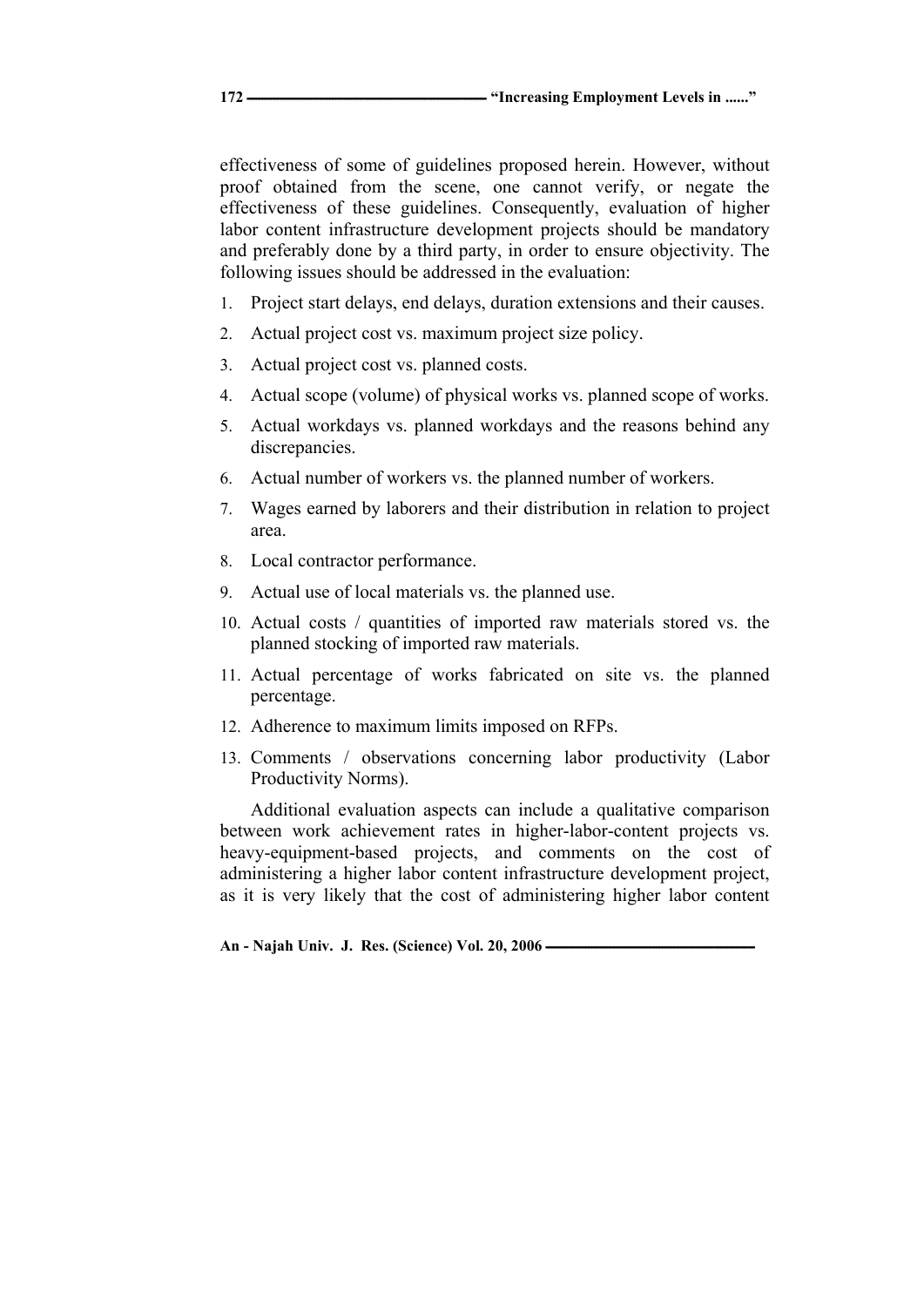infrastructure development projects will be higher than the ordinary infrastructure development projects.

### **Conclusion**

The paper presented an approach to be applied to increase employment in infrastructure development projects to make them more responsive to short-term employment needs. The proposed approached identified closely the requirements of the higher - labor projects at each phase so that the project cycle becomes coherent, comprehensive, and responsive. More emphasis on project planning / preparation phase was demonstrated in the requirements to ensure the applicability of the approach at implementation. The role of the community in all project phases, including the design phase, is emphasized. A new formula for awarding contracts to incorporate the need to increase employment levels in infrastructure development projects is proposed. The proposed approach also introduces the reporting requirements and enhances learning through emphasizing project final evaluation.

This approach requires implementation by trained staff so as to become adaptable smoothly and feed back can be gained to refine the project stages.

#### **References**

- (1) Engineering and Management Consulting Center (EMCC). "Evaluation of the Water and Wastewater Project in Alshabora, Al-Brazil and Hai Assalam in the Municipality of Rafah". Final Report. n.p.: Save the Children Federation (SCF). (2003), Gaza.
- (2) ILO, WWW. 2005**.**  http://www.ilo.org/public/english/employment/recon/eiip/about/lbt.htm
- (3) International Labour Organization (ILO). "A global programme: Investing in employment for poverty reduction and local economic growth". A Programme Document of the Employment-Intensive Investment Branch for 2003 – 2007. (2003).